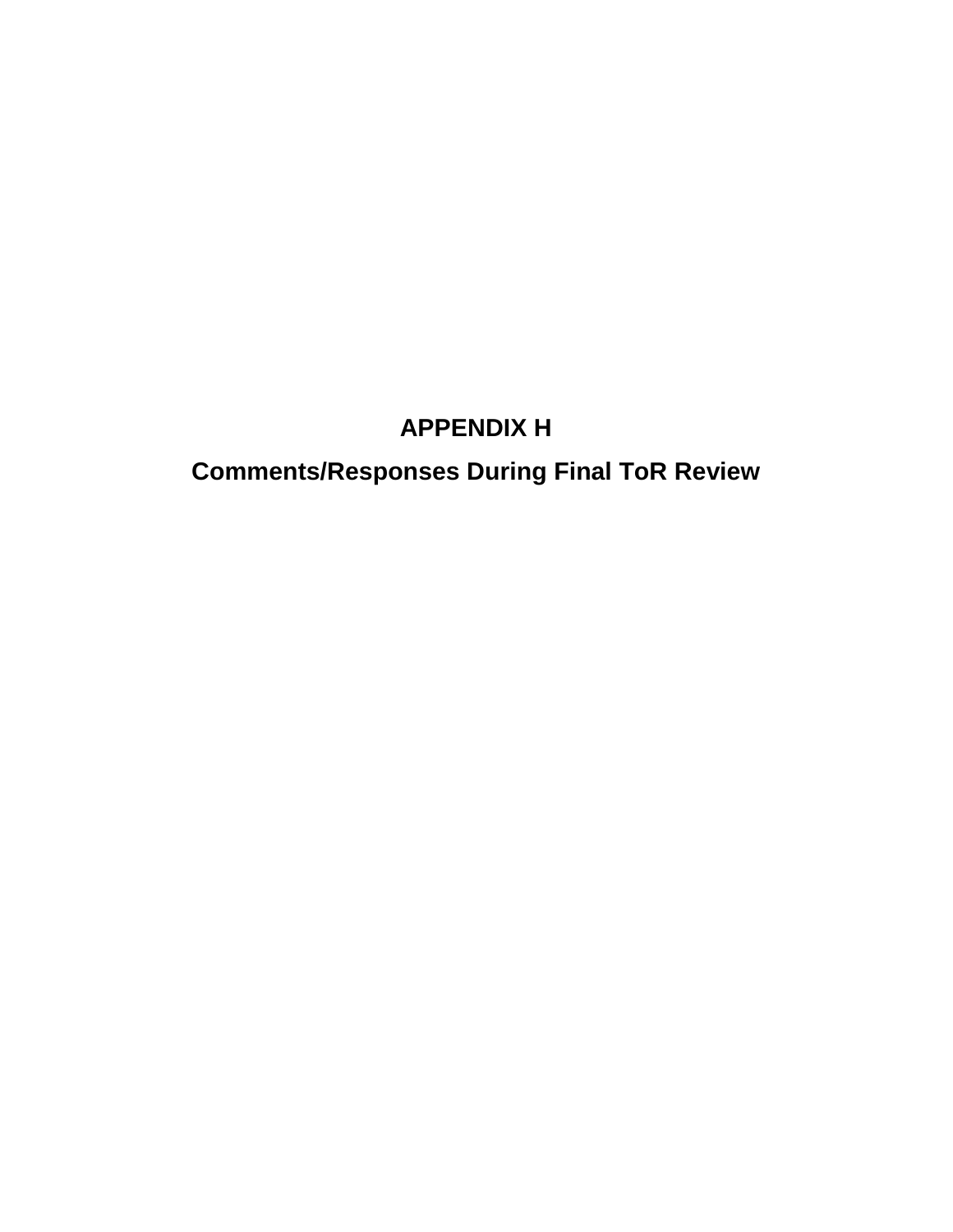#### **Table 1. Government Review Team Comment Summary Table**

#### **Proposal:** Teston Road Area Transportation Improvements – Terms of Reference **Proponent:** Regional Municipality of York

| <b>Submitter</b>                                                     | <b>Summary of Comments</b>                                                                                                                                                                                                                                                                                                                                                                                                                                                                                                                                                                                                             | <b>Proponent's Response</b>                                                                                                                                                                                                                                                                                                                        | <b>Status</b>                                                                                                                                                                                                                                                |
|----------------------------------------------------------------------|----------------------------------------------------------------------------------------------------------------------------------------------------------------------------------------------------------------------------------------------------------------------------------------------------------------------------------------------------------------------------------------------------------------------------------------------------------------------------------------------------------------------------------------------------------------------------------------------------------------------------------------|----------------------------------------------------------------------------------------------------------------------------------------------------------------------------------------------------------------------------------------------------------------------------------------------------------------------------------------------------|--------------------------------------------------------------------------------------------------------------------------------------------------------------------------------------------------------------------------------------------------------------|
| <b>Provincial Agencies</b>                                           |                                                                                                                                                                                                                                                                                                                                                                                                                                                                                                                                                                                                                                        |                                                                                                                                                                                                                                                                                                                                                    |                                                                                                                                                                                                                                                              |
| Ministry of<br><b>Natural</b><br>Resources and<br>Forestry<br>(MNRF) | <b>General</b><br>The Term of Reference (ToR) does not include any analysis<br>of the Oak Ridges Moraine Conservation Plan (ORMCP) and<br>the policies contained therein that may have implications on<br>this EA.<br>The ORMCP is an ecologically-based plan which provides<br>land use and resource management direction for land and<br>water for areas within the Moraine. The unopened road<br>allowance for Teston Road is located within an area<br>designated as Natural Core in the Oak Ridges Moraine<br>Conservation Plan (ORMCP). This land use designation                                                                | <b>Previous Response</b><br>An analysis cannot be<br>completed at this time as<br>the preferred alternative is<br>unknown. This will be<br>completed in the IEA. It<br>has been noted in section<br>4.3 (p.20, $5th$ paragraph)<br>that parts of the study area<br>are subject to the ORMCP<br>and it is noted several<br>times throughout the ToR | added<br>the<br>Have<br>sentence (p. 20, 5 <sup>th</sup><br>before<br>paragraph,<br>last sentence) "The<br>Provincial<br>Policy<br>(2014)<br><b>Statement</b><br>contains policies that<br>protect<br>Ontario's<br>natural heritage and<br>water resources." |
|                                                                      | represents the highest level of policy constraint in the ORMCP.<br>The study area includes a large, mature significant woodland,<br>earth and life science Areas of Natural and Scientific Interest<br>(ANSI), provincially significant wetlands and unevaluated<br>wetlands. These features would meet the definition of Key<br>Natural Heritage Features under the ORMCP and are afforded<br>a high level of policy protection.<br>Please note the following excerpt from Section 41 of the<br>ORMCP dealing with transportation, infrastructure and<br>utilities:<br>(2) An application for the development of infrastructure in or | that Federal, Provincial,<br><b>Conservation Authority and</b><br>Municipal legislation, plans,<br>polices, guidelines,<br>consideration and planning<br>objectives must be used<br>during the IEA.<br>As per August 17, 2018<br>meeting and August 30,<br>2018 teleconference the<br>following changes to the                                     |                                                                                                                                                                                                                                                              |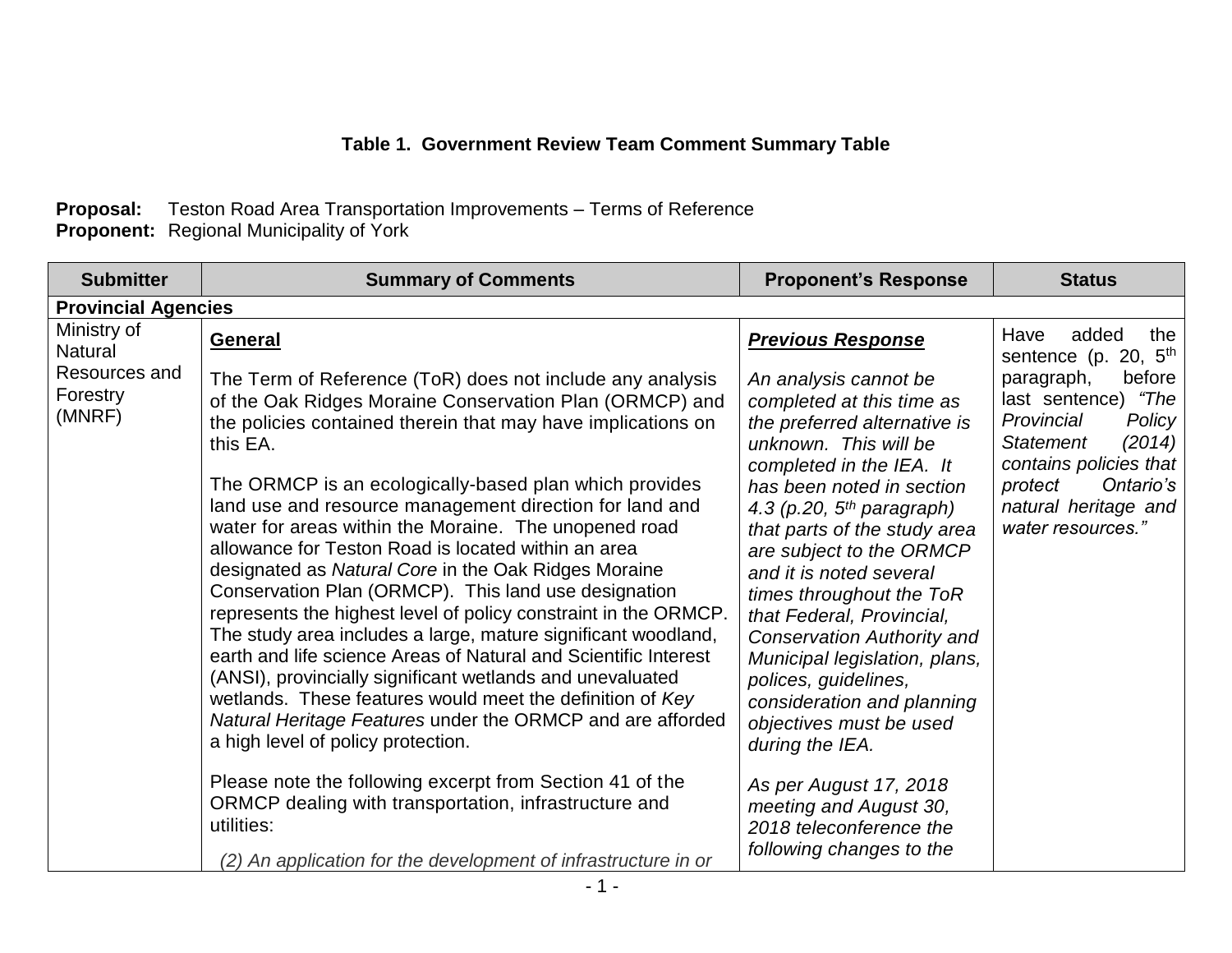| <b>Submitter</b> | <b>Summary of Comments</b>                                                                                                                                                                                                                                                                    | <b>Proponent's Response</b>                                                                                                                                                                                                                                                         | <b>Status</b> |
|------------------|-----------------------------------------------------------------------------------------------------------------------------------------------------------------------------------------------------------------------------------------------------------------------------------------------|-------------------------------------------------------------------------------------------------------------------------------------------------------------------------------------------------------------------------------------------------------------------------------------|---------------|
|                  | on land in a Natural Linkage Area shall not be approved                                                                                                                                                                                                                                       | ToR have been made:                                                                                                                                                                                                                                                                 |               |
|                  | unless,<br>(a) the need for the project has been demonstrated and<br>there is no reasonable alternative; and<br>(b) the applicant demonstrates that the following<br>requirements will be satisfied, to the extent that is<br>possible while also meeting all applicable safety<br>standards: | Section 4.2.1, p. 20, 5 <sup>th</sup><br>paragraph have added "The<br><b>Provincial Policy Statement</b><br>(2014) contains policies that<br>protect Ontario's natural<br>heritage and water<br>resources." And added the<br>following text to the last<br>sentence "and should any |               |
|                  | 1. The area of construction disturbance will be kept<br>to a minimum.<br>2. Right of way widths will be kept to the minimum<br>that is consistent with,                                                                                                                                       | alternative be within the<br>ORMCP a full analysis of<br>the proposal shall be<br>completed against all<br>applicable policies in the<br>ORMCP."                                                                                                                                    |               |
|                  | <i>i. meeting other objectives such as stormwater</i><br>management and erosion and sediment control,<br>and<br>ii. locating as much infrastructure uses within a<br>single corridor as possible.                                                                                             | Section 5.2, p. 37 deleted<br>the first and third bullet<br>points and replaced with a<br>paragraph<br>below<br>the<br>bulleted list that states "The<br>project team will also adhere<br>to all relevant Federal,                                                                  |               |
|                  | 3. The project will allow for wildlife movement.                                                                                                                                                                                                                                              | Provincial,<br>Conservation<br>Authority<br>Municipal<br>and                                                                                                                                                                                                                        |               |
|                  | 4. Lighting will be focused downwards and away<br>from Natural Core Areas.                                                                                                                                                                                                                    | legislation, plans, policies,<br>and guidelines including the<br>Oak<br><b>Ridges</b><br>Moraine                                                                                                                                                                                    |               |
|                  | 5. The planning, design and construction practices<br>adopted will keep any adverse effects on the<br>ecological integrity of the Plan Area to a minimum.                                                                                                                                     | Conservation Plan (2017),<br>the Greenbelt Plan (2017),<br><b>Provincial Policy Statement</b><br>(2014), and Growth Plan for                                                                                                                                                        |               |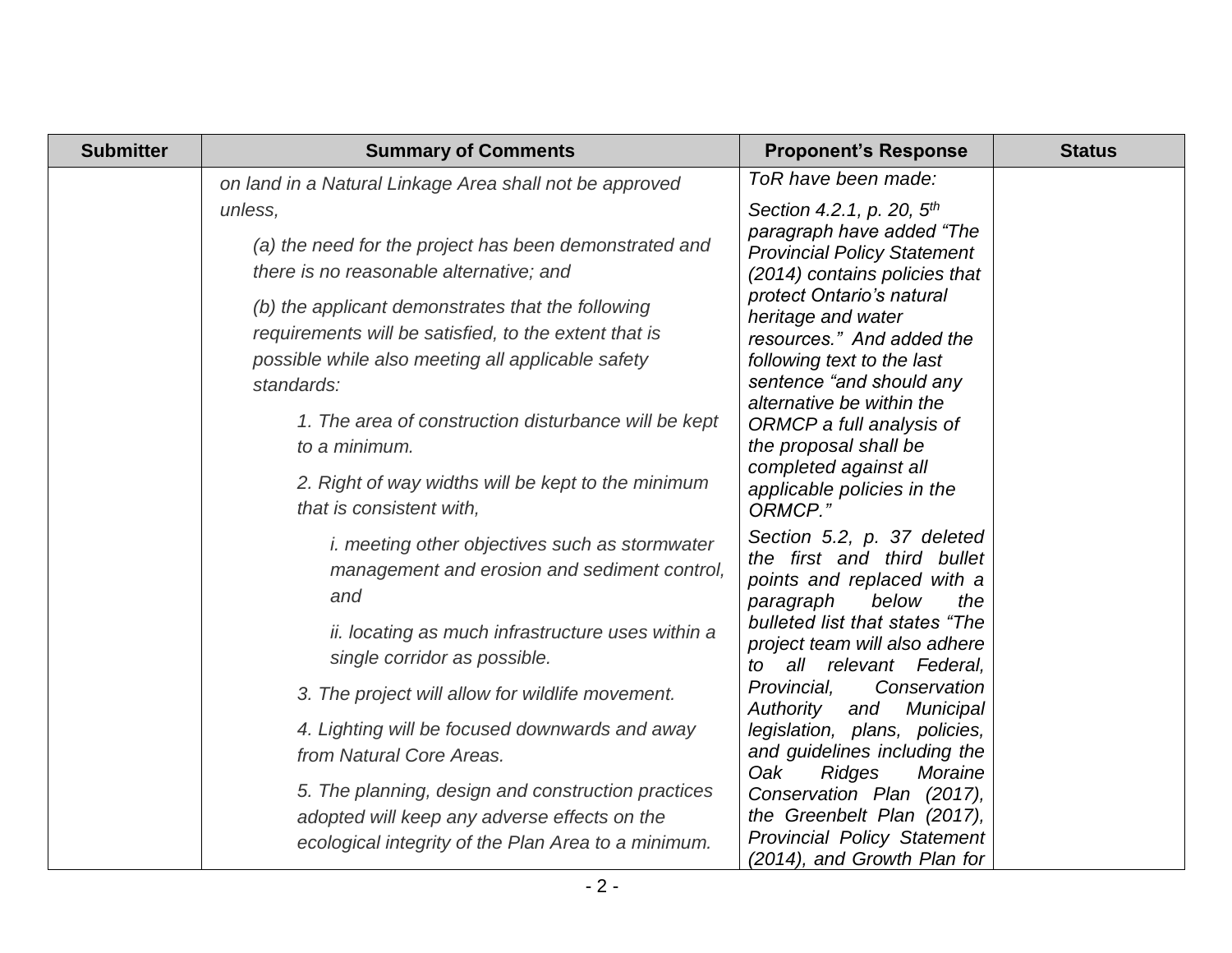| <b>Submitter</b> | <b>Summary of Comments</b>                                                                                                                                                                                                                                                                                                                                                                                                                                                                                                                                                                                                                        | <b>Proponent's Response</b>                                                                                                                                                                                                                                                                                                                                                                        | <b>Status</b> |
|------------------|---------------------------------------------------------------------------------------------------------------------------------------------------------------------------------------------------------------------------------------------------------------------------------------------------------------------------------------------------------------------------------------------------------------------------------------------------------------------------------------------------------------------------------------------------------------------------------------------------------------------------------------------------|----------------------------------------------------------------------------------------------------------------------------------------------------------------------------------------------------------------------------------------------------------------------------------------------------------------------------------------------------------------------------------------------------|---------------|
|                  | (3) An application for the development of infrastructure in or<br>on land in a Natural Core Area shall not be approved unless<br>the applicant demonstrates that,                                                                                                                                                                                                                                                                                                                                                                                                                                                                                 | the<br>Greater<br>Golden<br>Horseshoe (2017)."<br>Section 6.3, p.<br>42<br>the<br>following bullet point was<br>added:                                                                                                                                                                                                                                                                             |               |
|                  | (a) the requirements of subsection (2) have been met;<br>(b) the project does not include and will not in the future<br>require a highway interchange or a transit or railway<br>station in a Natural Core Area; and<br>(c) the project is located as close to the edge of the<br>Natural Core Area as possible.<br>(4) Except as permitted in subsection (5), with respect to land<br>in a key natural heritage feature or a key hydrologic feature,<br>the development of new infrastructure and the upgrading or<br>extension of existing infrastructure, including the opening of a<br>road within an unopened road allowance, is prohibited. | "Adhere<br>relevant<br>to<br>all<br>Federal,<br>Provincial,<br>Conservation Authority and<br>Municipal legislation, plans,<br>policies,<br>and <i>guidelines</i><br>including the Oak Ridges<br>Moraine Conservation Plan<br>(2017), the Greenbelt Plan<br>$(2017)$ ,<br>Provincial<br>Policy<br><b>Statement</b><br>$(2014)$ ,<br>and<br>Growth Plan for the Greater<br>Golden Horseshoe (2017);" |               |
|                  | (5) Infrastructure may be permitted to cross a key natural<br>heritage feature or a key hydrologic feature if the applicant<br>demonstrates that,<br>(a) the need for the project has been demonstrated and                                                                                                                                                                                                                                                                                                                                                                                                                                       |                                                                                                                                                                                                                                                                                                                                                                                                    |               |
|                  | there is no reasonable alternative;<br>(b) the planning, design and construction practices<br>adopted will keep any adverse effects on the ecological<br>integrity of the Plan Area to a minimum;                                                                                                                                                                                                                                                                                                                                                                                                                                                 |                                                                                                                                                                                                                                                                                                                                                                                                    |               |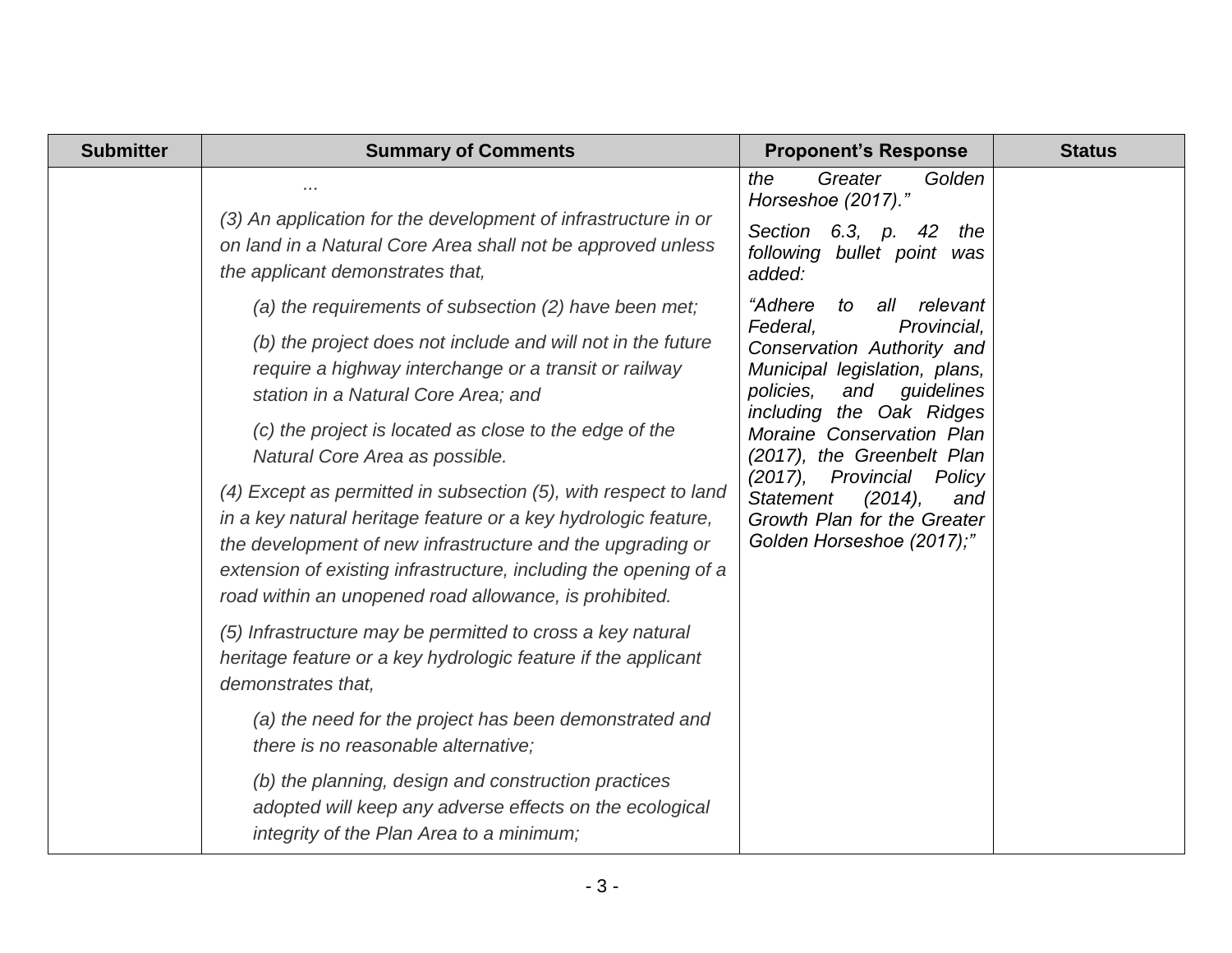| <b>Submitter</b> | <b>Summary of Comments</b>                                                                                                                                                                                                                                                                                                                                                                                                                                                                                                                                                                                                                                        | <b>Proponent's Response</b> | <b>Status</b> |
|------------------|-------------------------------------------------------------------------------------------------------------------------------------------------------------------------------------------------------------------------------------------------------------------------------------------------------------------------------------------------------------------------------------------------------------------------------------------------------------------------------------------------------------------------------------------------------------------------------------------------------------------------------------------------------------------|-----------------------------|---------------|
|                  | (c) the design practices adopted will maintain, and where<br>possible improve or restore, key ecological and<br>recreational linkages, including the trail system referred to<br>in section 39;                                                                                                                                                                                                                                                                                                                                                                                                                                                                   |                             |               |
|                  | (d) the landscape design will be adapted to the<br>circumstances of the site and use native plant species as<br>much as possible, especially along rights of way; and                                                                                                                                                                                                                                                                                                                                                                                                                                                                                             |                             |               |
|                  | (e) the long-term landscape management approaches<br>adopted will maintain, and where possible improve or<br>restore, the health, diversity, size and connectivity of the<br>key natural heritage feature or a key hydrologic feature.                                                                                                                                                                                                                                                                                                                                                                                                                            |                             |               |
|                  | (6) Service and utility trenches for infrastructure shall be<br>planned, designed and constructed so as to keep disruption<br>of the natural groundwater flow to a minimum.                                                                                                                                                                                                                                                                                                                                                                                                                                                                                       |                             |               |
|                  | MNRF staff notes that the infrastructure policies in the<br>ORMCP address both siting/route selection as well as<br>construction design considerations. Section 41 requires the<br>applicant to demonstrate "there is no reasonable alternative"<br>when crossing a key natural heritage feature. Further, the<br>policies specifically address unopened road allowances. It<br>should also be noted that the subject area is located within<br>an area designated as a Landform Conservation Area as<br>defined in the ORMCP. Based on the foregoing, the ToR<br>should include a full analysis of the proposal against all<br>applicable policies in the ORMCP. |                             |               |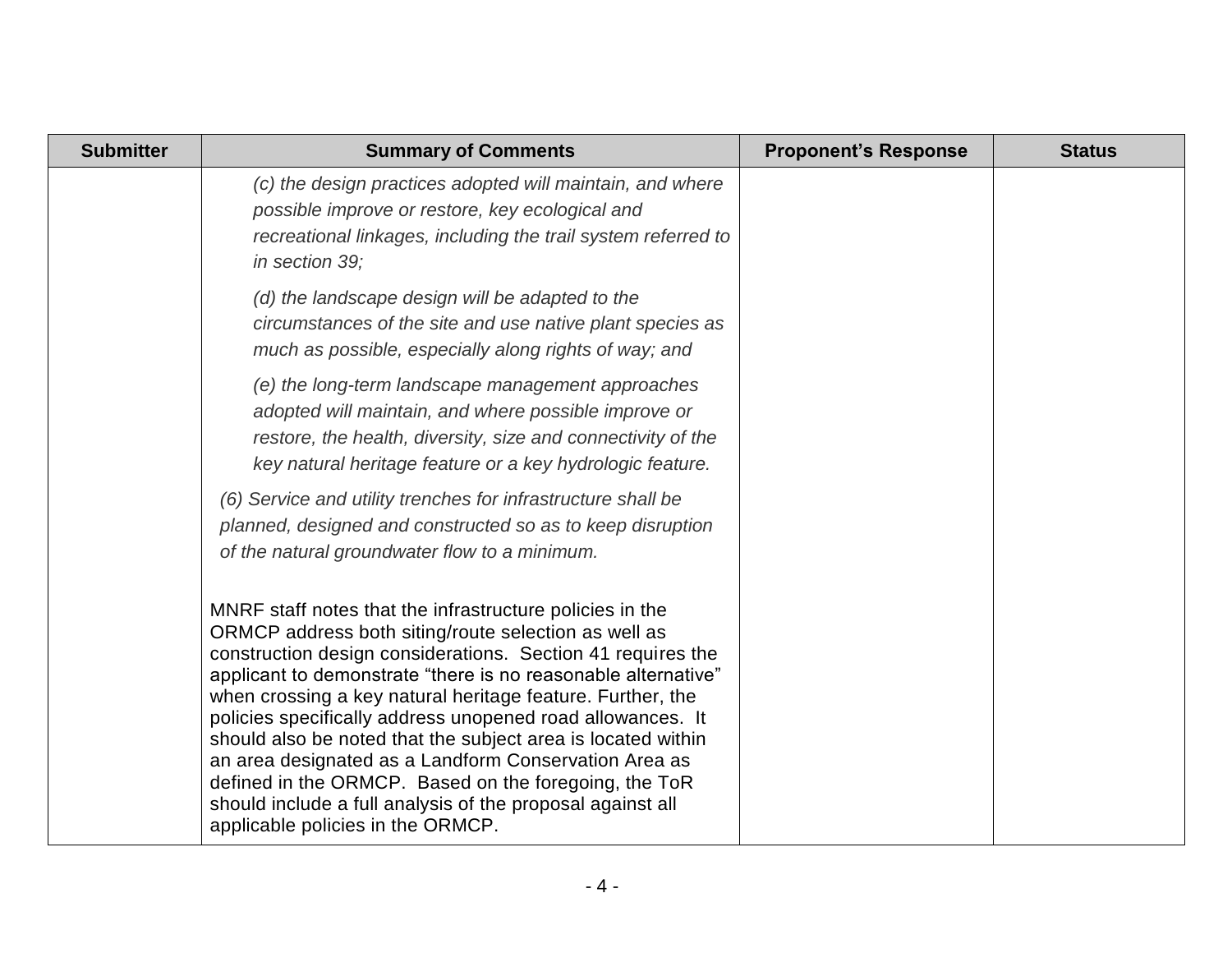| <b>Submitter</b>                                                     | <b>Summary of Comments</b>                                                                                                                                                                                                                                                                                                                                                                                                                                                                                                                                                                                                             | <b>Proponent's Response</b>                                                                                                                                                                                                                                  | <b>Status</b>            |
|----------------------------------------------------------------------|----------------------------------------------------------------------------------------------------------------------------------------------------------------------------------------------------------------------------------------------------------------------------------------------------------------------------------------------------------------------------------------------------------------------------------------------------------------------------------------------------------------------------------------------------------------------------------------------------------------------------------------|--------------------------------------------------------------------------------------------------------------------------------------------------------------------------------------------------------------------------------------------------------------|--------------------------|
| Ministry of<br><b>Natural</b><br>Resources and<br>Forestry<br>(MNRF) | General<br>MNRF should be contacted to determine if there is any<br>additional inventory work required within the study area (e.g.,<br>Feature delineation). Further, MNRF would appreciate the<br>opportunity to undertake a site visit(s) to better inform our<br>review to the proposal.                                                                                                                                                                                                                                                                                                                                            | The ToR commits to<br>consulting with agencies<br>during the IEA.                                                                                                                                                                                            | No Change to ToR         |
| Ministry of<br><b>Natural</b><br>Resources and<br>Forestry<br>(MNRF) | General<br>MNRF would appreciate an opportunity to meet with the<br>proponent to review proposed inventory work related to<br>species-at-risk to ensure it is consistent with requirements of<br>the Endangered Species Act (ESA).                                                                                                                                                                                                                                                                                                                                                                                                     | Agreed, this commitment for<br>the IEA is noted in Section<br>4.2.3, page 30.                                                                                                                                                                                | No Change to ToR         |
| Ministry of<br><b>Natural</b><br>Resources and<br>Forestry<br>(MNRF) | <b>Section 4</b><br>Page 27, second paragraph - mentions "These forest and<br>wetland habitats can be expected to be sensitive to<br>encroachment, however, current land use practices have likely<br>already had impacts to ecological features. In addition, the<br>current land use practices have already fragmented these<br>features on the landscape". MNRF staff are of the opinion that<br>the study area contains a number of very high quality natural<br>heritage features and demonstrates a high degree of<br>ecological function. The study area is located in a major core<br>area of the southern Oak Ridges Moraine. | Deleted the following<br>wording ", however,<br>current land use practices<br>have likely already had<br>impacts to ecological<br>features. In addition, the<br>current land use practices<br>have already fragmented<br>these features on the<br>landscape" | <b>ToR</b> revised       |
| Ministry of<br><b>Natural</b><br>Resources and<br>Forestry<br>(MNRF) | <b>Section 4</b><br>Table 4-1 Potential Environmental Effects - Should also<br>specifically mention: permanent affects such as lighting,<br>increased traffic, increased noise and changes to fish and                                                                                                                                                                                                                                                                                                                                                                                                                                 | Lighting effects can be<br>added Natural Environment<br>under Table 4-1. Noise and<br>wildlife passage is already<br>addressed in Table 4-1. As                                                                                                              | <b>Updated Table 4-1</b> |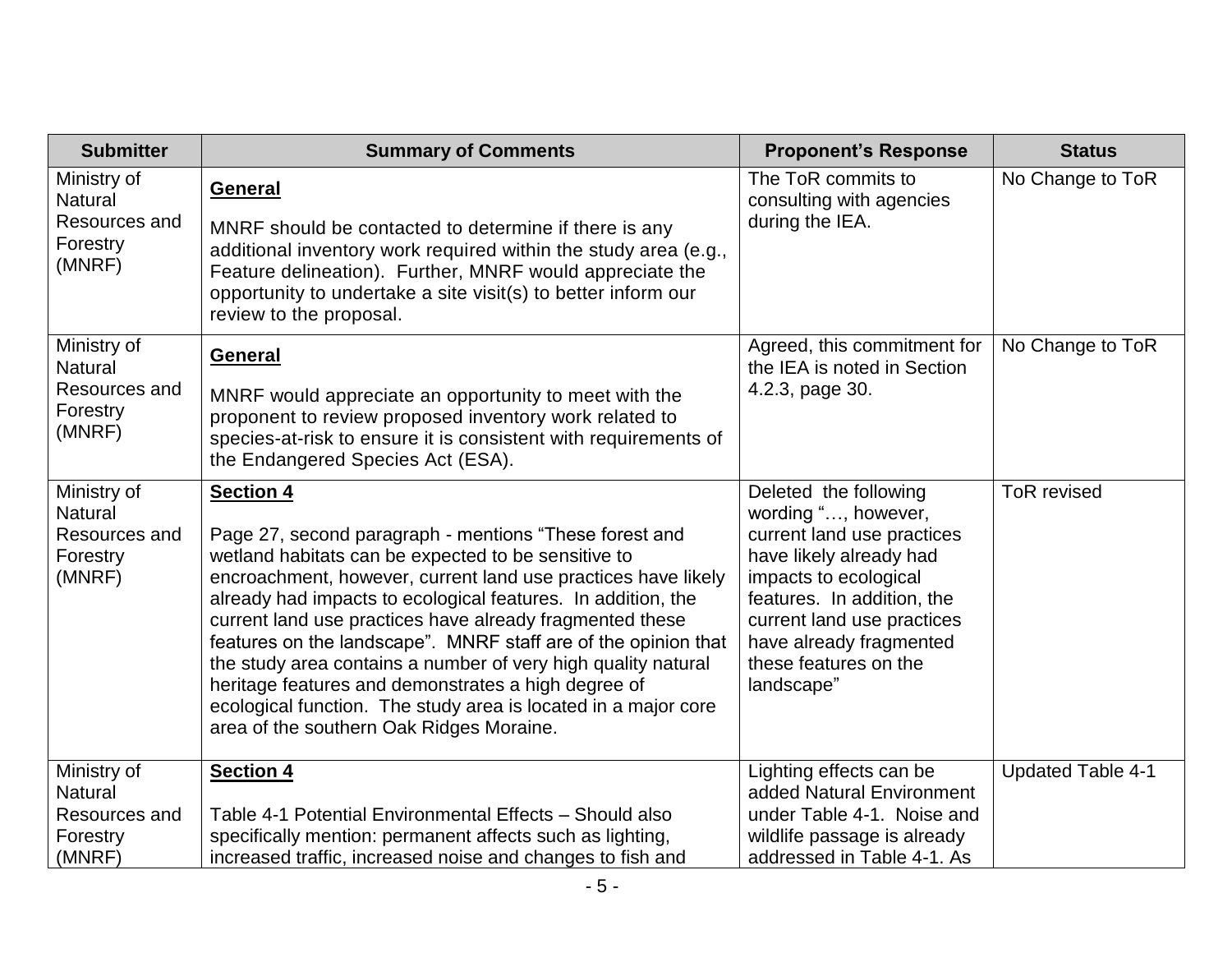| <b>Submitter</b>                                                     | <b>Summary of Comments</b>                                                                                                                                                                                                                                                                                                                               | <b>Proponent's Response</b>                                                                                                                                                                                                                                                                                                                                                                                                                                                                                                                                                                                                    | <b>Status</b>      |
|----------------------------------------------------------------------|----------------------------------------------------------------------------------------------------------------------------------------------------------------------------------------------------------------------------------------------------------------------------------------------------------------------------------------------------------|--------------------------------------------------------------------------------------------------------------------------------------------------------------------------------------------------------------------------------------------------------------------------------------------------------------------------------------------------------------------------------------------------------------------------------------------------------------------------------------------------------------------------------------------------------------------------------------------------------------------------------|--------------------|
|                                                                      | wildlife passage.                                                                                                                                                                                                                                                                                                                                        | the one of the objectives of<br>the study is to provide<br>additional transportation<br>capacity, traffic should be<br>reduced not increased.                                                                                                                                                                                                                                                                                                                                                                                                                                                                                  |                    |
| Ministry of<br><b>Natural</b><br>Resources and<br>Forestry<br>(MNRF) | <b>Section 5</b><br>Given the policy direction in section 41 of the ORMCP around<br>the development of infrastructure on the Moraine, evaluation<br>methods should give substantially more weight to natural<br>heritage considerations than typical weighting exercises that<br>seek to "balance" economic, social and environmental<br>considerations. | The evaluation methodology<br>proposed in Section 5 notes<br>that "additional evaluation<br>methodologies may be<br>utilized to ensure that the<br>nature and magnitude of<br>potential effects (of<br>significant community and/or<br>environmental value) are<br>identified and mitigated."<br>The proposed reasoned<br>argument method allows for<br>the relative significance of<br>the effects to be considered<br>thus providing a clear<br>traceable decision making<br>supported by stakeholder<br>input to ensure that issues,<br>concerns and the magnitude<br>of potential effects are<br>identified and mitigated. | No Change to ToR   |
| Ministry of<br><b>Natural</b><br>Resources and<br>Forestry<br>(MNRF) | <b>Section 6</b><br>Section 6.3 should include specific reference to the ORMCP<br>policies as a guiding principle for consideration in the<br>considerations to generate alternatives.                                                                                                                                                                   | Agreed, where the<br>alternative is within the<br>ORMC Plan area. See<br>revisions made per the<br>General comment above.                                                                                                                                                                                                                                                                                                                                                                                                                                                                                                      | <b>ToR Revised</b> |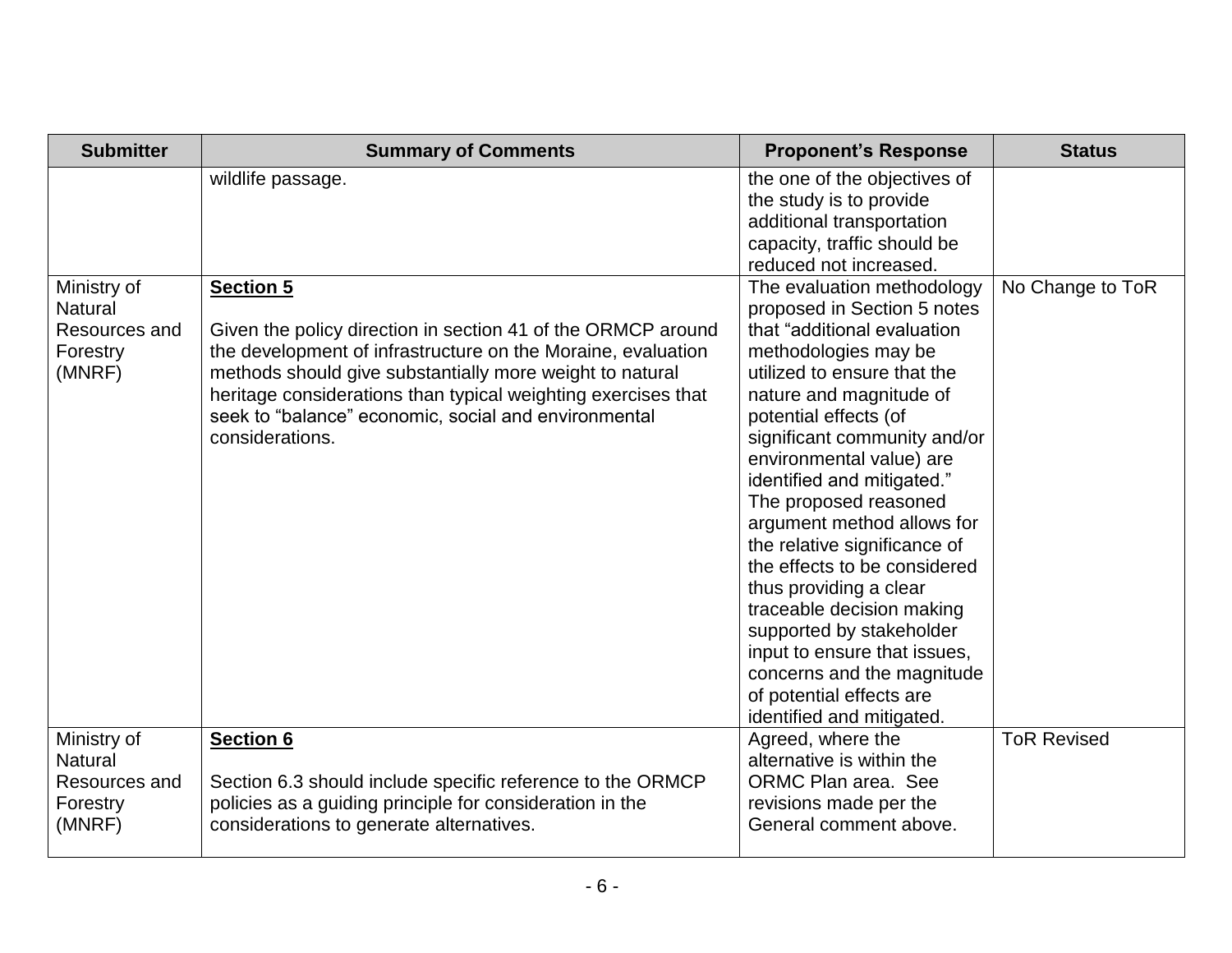| <b>Submitter</b>                                                     | <b>Summary of Comments</b>                                                                                                                                                                                                                                                                                                           | <b>Proponent's Response</b>                                                                                                                                                                                                                                                                                                                                                                                                                                                                                                               | <b>Status</b>                                                                                                                                                                                                                                                                                                                                            |
|----------------------------------------------------------------------|--------------------------------------------------------------------------------------------------------------------------------------------------------------------------------------------------------------------------------------------------------------------------------------------------------------------------------------|-------------------------------------------------------------------------------------------------------------------------------------------------------------------------------------------------------------------------------------------------------------------------------------------------------------------------------------------------------------------------------------------------------------------------------------------------------------------------------------------------------------------------------------------|----------------------------------------------------------------------------------------------------------------------------------------------------------------------------------------------------------------------------------------------------------------------------------------------------------------------------------------------------------|
| Ministry of<br><b>Natural</b><br>Resources and<br>Forestry<br>(MNRF) | <b>Section 6</b><br>The ORMCP also provides guides on design considerations for<br>infrastructure that should also be acknowledged in the Terms<br>of Reference (e.g., mitigating lighting, wildlife passage,<br>enhancing ecological integrity). These will need to be<br>incorporated into the development of alternative methods. | We are not predisposing<br>that infrastructure is going to<br>built in the ORM at this time.<br>It doesn't really fit in Section<br>6 (too specific). Will be<br>applied as applicable during<br>the IEA.<br>Section 6.5, p.47, second<br>paragraph does note that<br>"Approval requirements,<br>mitigation or compensation<br>measures and enhancement<br>opportunities will be<br>addressed with agencies,<br>conservation authorities,<br>municipalities, Indigenous<br>Communities and other<br>stakeholders at this study<br>stage." | Added to second<br>bullet point in<br>Section 6.3 (e.g.<br>"Consider relevant<br>government policies<br>and plans including<br>the Oak Ridges<br>Moraine<br><b>Conservation Plan</b><br>$(2017)$ , the<br><b>Greenbelt Plan</b><br>(2017), Provincial<br><b>Policy Statement</b><br>(2014), Growth Plan<br>for the Greater<br>Golden Horseshoe<br>(2017) |
| Ministry of<br><b>Natural</b><br>Resources and<br>Forestry<br>(MNRF) | <b>Section 7</b><br>Terms of Reference Commitments and Monitoring should<br>incorporate requirements established in Section 41 of the<br>ORMCP. These include requirements to improve or restore<br>ecological linkages using native plants, adopt long-term<br>landscape management approaches, etc.                                | This is too specific for this<br>section. Section 7 is<br>consistent with the MECP<br>Code of Practice for<br><b>Preparing and Reviewing</b><br><b>ToRs Requirements The</b><br>ToR Acknowledges that part<br>of the study area is subject<br>to the requirements of Oak<br><b>Ridges Moraine</b><br>Conservation Plan (2017)<br>(refer to Sections 4.2.1,<br>4.2.3, Figure 4-3, Appendix                                                                                                                                                 | No Change to ToR                                                                                                                                                                                                                                                                                                                                         |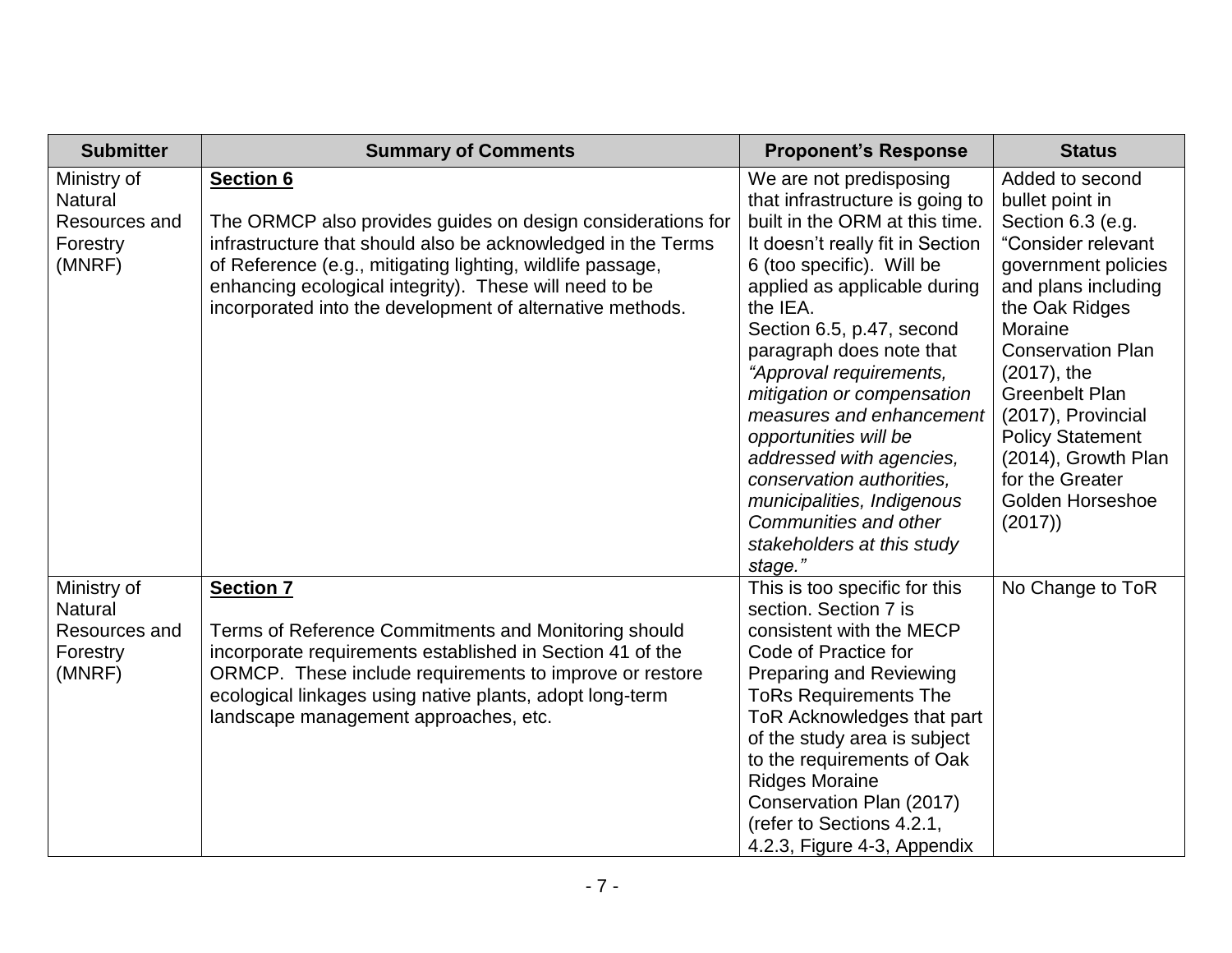| <b>Submitter</b>                                                                                                     | <b>Summary of Comments</b>                                                                                                                                                                                                                                                                                                                                                                                                                                                                                                                                                                                                                                                                                                                                                                                                                                                                                                                                                                                                                                                                                                                                                                                                                                    | <b>Proponent's Response</b>                                       | <b>Status</b>    |
|----------------------------------------------------------------------------------------------------------------------|---------------------------------------------------------------------------------------------------------------------------------------------------------------------------------------------------------------------------------------------------------------------------------------------------------------------------------------------------------------------------------------------------------------------------------------------------------------------------------------------------------------------------------------------------------------------------------------------------------------------------------------------------------------------------------------------------------------------------------------------------------------------------------------------------------------------------------------------------------------------------------------------------------------------------------------------------------------------------------------------------------------------------------------------------------------------------------------------------------------------------------------------------------------------------------------------------------------------------------------------------------------|-------------------------------------------------------------------|------------------|
|                                                                                                                      |                                                                                                                                                                                                                                                                                                                                                                                                                                                                                                                                                                                                                                                                                                                                                                                                                                                                                                                                                                                                                                                                                                                                                                                                                                                               | A)                                                                |                  |
| Ministry of<br><b>Natural</b><br>Resources and<br>Forestry<br>(MNRF)                                                 | <b>Section 11</b><br>Given the number of species at risk, it is likely that the<br>undertaking will require one of more authorizations pursuant to<br>the Endangered Species Act (ESA). MNRF recommends the<br>consulting team contact ministry staff to address potential ESA<br>requirements early on in the EA process to ensure these<br>approval processes are harmonized to the extent possible.                                                                                                                                                                                                                                                                                                                                                                                                                                                                                                                                                                                                                                                                                                                                                                                                                                                        | The ToR commits to<br>consulting with agencies<br>during the IEA. | No Change to ToR |
| Ministry of<br>Environment,<br>Conservation<br>and Parks<br>(MECP) Source<br>Protection<br>Programs<br><b>Branch</b> | The Teston Road project occurs in the Toronto and Region<br>Source Protection Area and is therefore subject to the CTC<br>Source Protection Plan. In mapping the area on the Source<br>Protection Information Atlas, it was found that the study area<br>intersects HVAs as well as wellhead protection areas for water<br>quantity (WHPA-Q) with a moderate stress level, as identified<br>as per the Clean Water Act.<br>Within the WHPA-Q, any future water takings that remove<br>water from the aquifer without returning it to the same aquifer,<br>as well as activities that reduce groundwater recharge, would<br>be a significant drinking water and subject to the water quantity<br>policies included in the CTC Source Protection Plan. Within<br>areas defined as HVAs, any moderate and low threat policies<br>included in the Source Protection Plan apply. The proponent<br>should contact the source protection authority for assistance<br>with determining which policies apply and how they may need<br>to be addressed through the undertaking.<br>The Terms of Reference for the Teston Road project does<br>mention source protection in a number of areas and also<br>identifies the intent to consider potential impacts on surface | To be addressed during the<br>IEA stage.                          | No Change to ToR |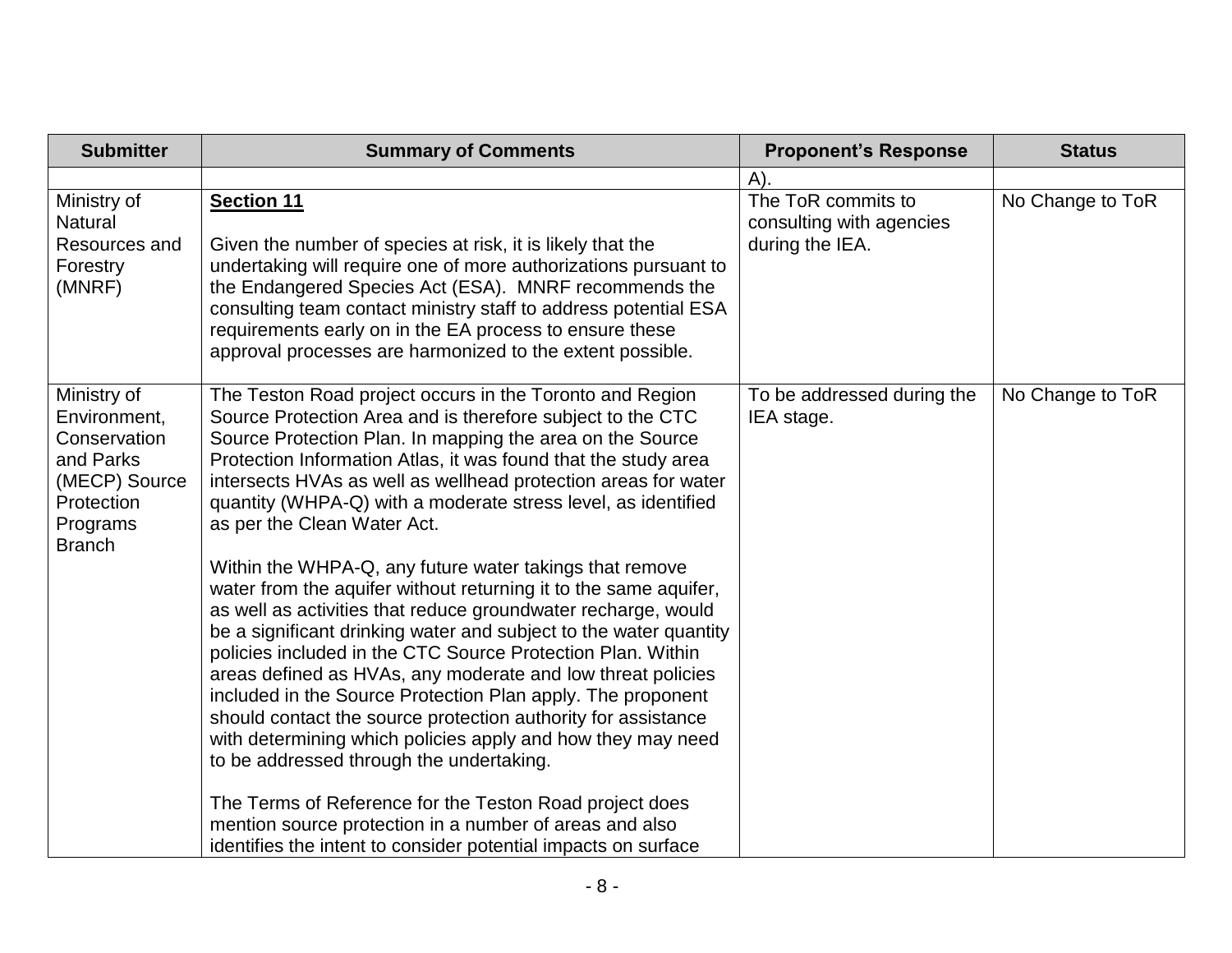| <b>Submitter</b>                                                                     | <b>Summary of Comments</b>                                                                                                                                                                                                                                                                                                                                                                                                                                                                                                                                                                                                                                                                                                                                                                                                               | <b>Proponent's Response</b>                                                                                                                                                                                                                                                          | <b>Status</b>    |
|--------------------------------------------------------------------------------------|------------------------------------------------------------------------------------------------------------------------------------------------------------------------------------------------------------------------------------------------------------------------------------------------------------------------------------------------------------------------------------------------------------------------------------------------------------------------------------------------------------------------------------------------------------------------------------------------------------------------------------------------------------------------------------------------------------------------------------------------------------------------------------------------------------------------------------------|--------------------------------------------------------------------------------------------------------------------------------------------------------------------------------------------------------------------------------------------------------------------------------------|------------------|
|                                                                                      | and groundwater in general. The proponent should also<br>consult with the municipality's water and wastewater<br>department as well as the source protection authority, as there<br>could be plans to establish new or make changes to existing<br>municipal residential drinking water projects that would result<br>in new or changing vulnerable areas that would need to be<br>considered.                                                                                                                                                                                                                                                                                                                                                                                                                                           |                                                                                                                                                                                                                                                                                      |                  |
|                                                                                      | Furthermore, any private or non-municipal drinking water<br>systems should be identified and considered during the<br>undertaking as well. Evaluation of impacts to these sources of<br>water is appropriate, including assessing whether any of the<br>activities undertaken during construction or operation of any<br>final preferred solution(s) could impact sources of drinking<br>water. Including a discussion of any potential impact on other<br>sources of drinking water and proposed mitigation measures in<br>the Environmental Assessment report is recommended. The<br>source protection authority can provide proponents with<br>assistance in determining whether an activity associated with<br>the construction or operation of the project may be considered<br>a drinking water threat as per the Clean Water Act. |                                                                                                                                                                                                                                                                                      |                  |
| Ministry of<br>Environment,<br>Conservation<br>and Parks<br>(MECP) Central<br>Region | General<br>There is no specific commitment to undertake a<br>hydrogeological study – this should be committed to.                                                                                                                                                                                                                                                                                                                                                                                                                                                                                                                                                                                                                                                                                                                        | Groundwater is a proposed<br>evaluation factor for<br>Alternative Methods as<br>noted in Tables 6-1 and 6-2<br>and Appendix A, therefore a<br>Hydrogeological study will<br>be undertaken. As noted in<br>Section 4.2.3, detailed<br>natural environmental<br>investigations will be | No Change to ToR |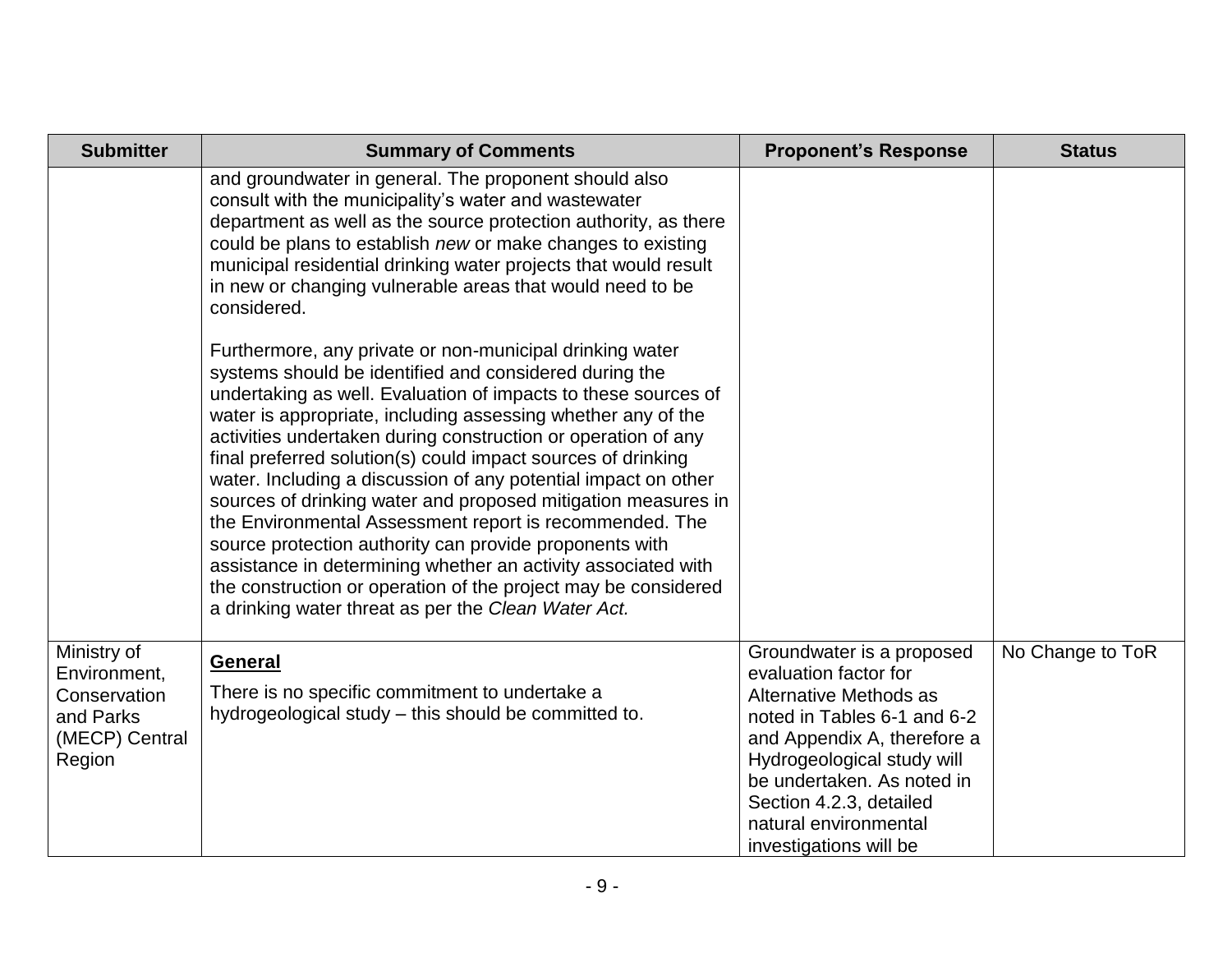| <b>Submitter</b>                                                                     | <b>Summary of Comments</b>                                                                                                                                                                                                                                                                                             | <b>Proponent's Response</b>                                                                                                                                                                                                                                                                                     | <b>Status</b>      |
|--------------------------------------------------------------------------------------|------------------------------------------------------------------------------------------------------------------------------------------------------------------------------------------------------------------------------------------------------------------------------------------------------------------------|-----------------------------------------------------------------------------------------------------------------------------------------------------------------------------------------------------------------------------------------------------------------------------------------------------------------|--------------------|
|                                                                                      |                                                                                                                                                                                                                                                                                                                        | undertaken and the scope of<br>these investigations will be<br>developed prior to initiation<br>of the IEA and will be based<br>on discussions with the<br>regulatory agencies. Also,<br>as noted in Section 6.4.1 the<br>necessary technical studies<br>will be undertaken to assess<br>the potential effects. |                    |
| Ministry of<br>Environment,<br>Conservation<br>and Parks<br>(MECP) Central<br>Region | <b>General</b><br>There is no specific commitment to prepare a stormwater<br>management strategy/report for the preferred alternative – this<br>should be committed to.                                                                                                                                                | Depending on the preferred<br>alternative selected during<br>the IEA, a stormwater<br>management strategy/report<br>will be prepared as<br>appropriate.                                                                                                                                                         | No change to ToR   |
| Ministry of<br>Environment,<br>Conservation<br>and Parks<br>(MECP) Central<br>Region | <b>Section 2.1</b><br>The sentence following the third paragraph is missing text, as it<br>states "shows the designated urban areas within York Region<br>from the TMP" and should state "Figure 2-2 shows the<br>designated urban areas within York Region from the TMP."                                             | Agreed, ToR revised to<br>state "Figure 2-2 shows the<br>designated urban areas<br>within York Region from the<br>TMP."                                                                                                                                                                                         | <b>ToR Revised</b> |
| Ministry of<br>Environment,<br>Conservation<br>and Parks<br>(MECP) Central<br>Region | <b>Section 4.2.1.</b><br>In response to our draft ToR comments, the proponent<br>responded that a statement was added indicating that the IEA<br>is to reference the PPS (2014) policies and it is to describe<br>how the project is consistent with these policies. This<br>statement was not added to the final ToR. | Agreed. Statement has<br>been added to Section<br>4.2.1.                                                                                                                                                                                                                                                        | <b>ToR Revised</b> |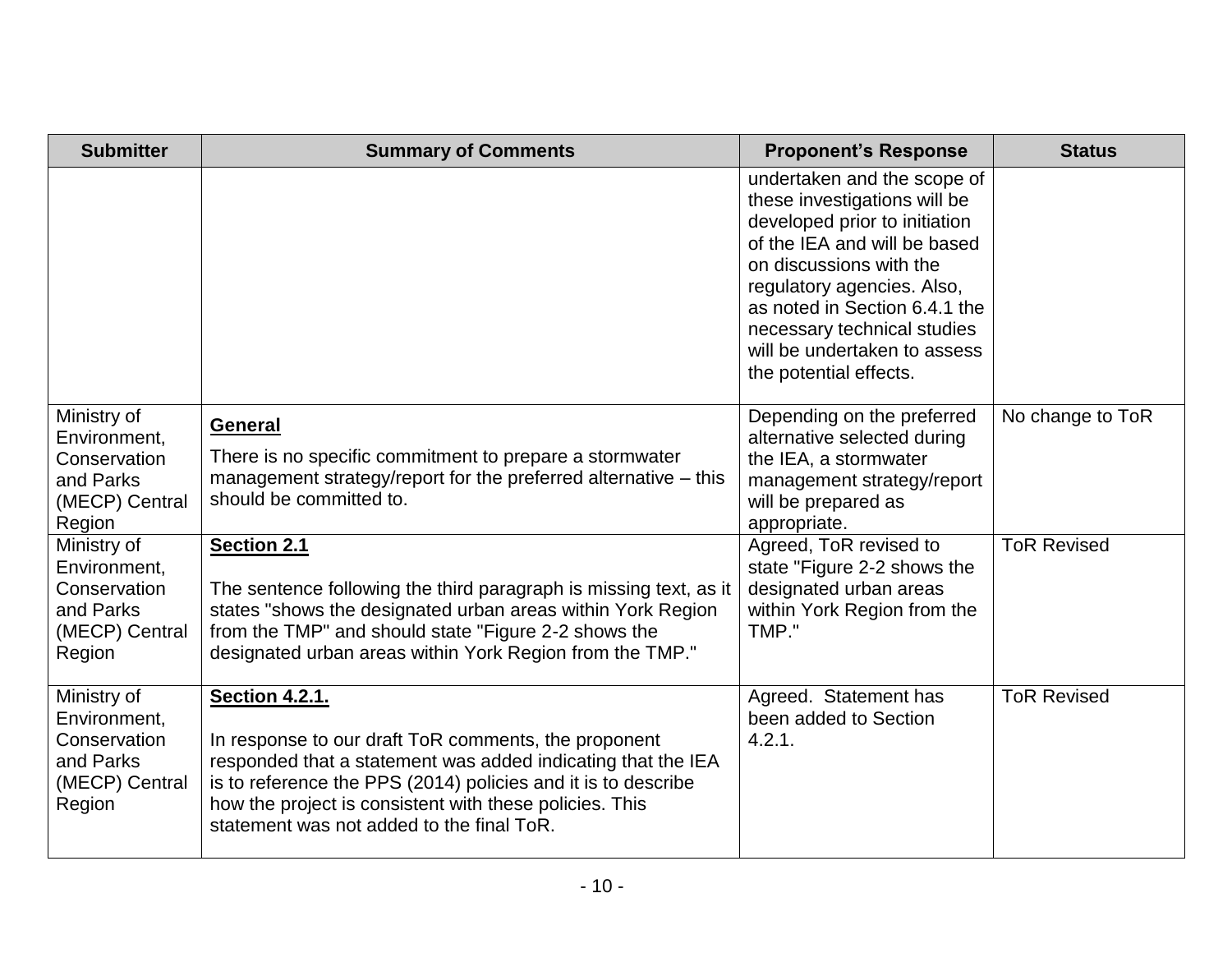| <b>Submitter</b>                                                                     | <b>Summary of Comments</b>                                                                                                                                                                                                                                                                                                                                                                                                                                                                                                                                 | <b>Proponent's Response</b>                                                                                                                                                                                                                                                                                                                                                                                                                                                                                                                                                                             | <b>Status</b>    |
|--------------------------------------------------------------------------------------|------------------------------------------------------------------------------------------------------------------------------------------------------------------------------------------------------------------------------------------------------------------------------------------------------------------------------------------------------------------------------------------------------------------------------------------------------------------------------------------------------------------------------------------------------------|---------------------------------------------------------------------------------------------------------------------------------------------------------------------------------------------------------------------------------------------------------------------------------------------------------------------------------------------------------------------------------------------------------------------------------------------------------------------------------------------------------------------------------------------------------------------------------------------------------|------------------|
| Ministry of<br>Environment,<br>Conservation<br>and Parks<br>(MECP) Central<br>Region | <b>Section 4.2.3.</b><br>There is no discussion of the existing groundwater<br>environment. A description of the existing groundwater<br>environment should be included in the IEA.                                                                                                                                                                                                                                                                                                                                                                        | Groundwater is a proposed<br>evaluation factor for<br>Alternative Methods as<br>noted in Tables 6-1 and 6-2<br>and Appendix A, therefore a<br>Hydrogeological study will<br>be undertaken. As noted in<br>Section 4.2.3, detailed<br>natural environmental<br>investigations will be<br>undertaken and the scope of<br>these investigations will be<br>developed prior to initiation<br>of the IEA and will be based<br>on discussions with the<br>regulatory agencies. Also,<br>as noted in Section 6.4.1 the<br>necessary technical studies<br>will be undertaken to assess<br>the potential effects. | No Change to ToR |
| Ministry of<br>Environment,<br>Conservation<br>and Parks<br>(MECP) Central<br>Region | Section 4.3<br>We note that a review of the existing source water protection<br>conditions and any impacts shall be reviewed and documented<br>during the IEA. In order to determine if this project is occurring<br>within a vulnerable area, proponents can use this mapping<br>tool:<br>http://www.applications.ene.gov.on.ca/swp/en/index.php.The<br>mapping tool will also provide a link to the appropriate source<br>protection plan in order to identify what policies may be<br>applicable in the vulnerable area. For further information on the | Agree, this will need to be<br>completed during the IEA.                                                                                                                                                                                                                                                                                                                                                                                                                                                                                                                                                | No Change to ToR |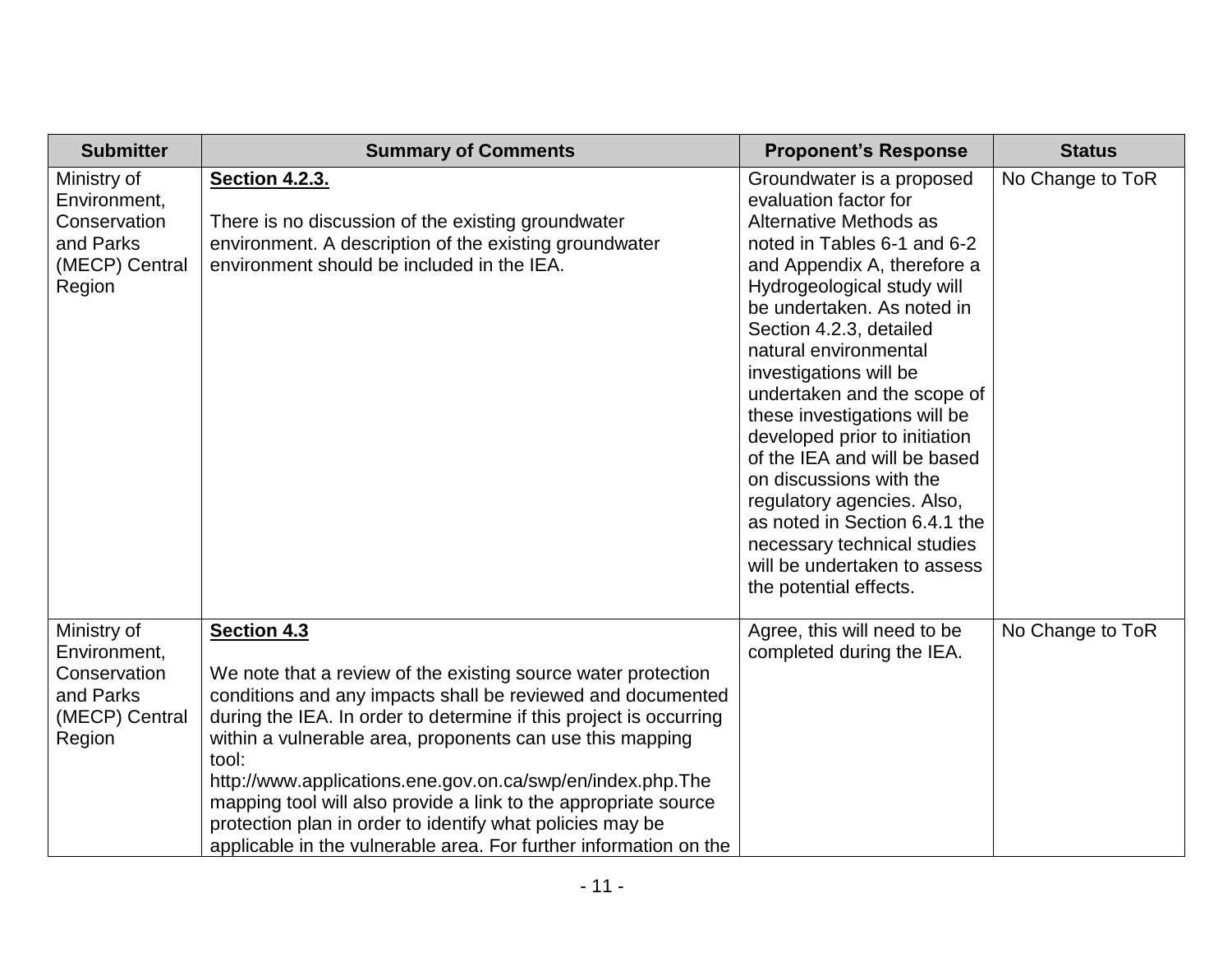| <b>Submitter</b>                                                                                                          | <b>Summary of Comments</b>                                                                                                                                                                                                                                                                                                                                                                                                                                                                                                                                                                                                                                                                                                                                                                                                                                                                                                                                                                           | <b>Proponent's Response</b>                                                                                                                                                                                                                                                                                                                                                                              | <b>Status</b>                 |
|---------------------------------------------------------------------------------------------------------------------------|------------------------------------------------------------------------------------------------------------------------------------------------------------------------------------------------------------------------------------------------------------------------------------------------------------------------------------------------------------------------------------------------------------------------------------------------------------------------------------------------------------------------------------------------------------------------------------------------------------------------------------------------------------------------------------------------------------------------------------------------------------------------------------------------------------------------------------------------------------------------------------------------------------------------------------------------------------------------------------------------------|----------------------------------------------------------------------------------------------------------------------------------------------------------------------------------------------------------------------------------------------------------------------------------------------------------------------------------------------------------------------------------------------------------|-------------------------------|
|                                                                                                                           | maps or source protection plan policies which may relate to<br>their project, we advise that the proponent must contact the<br>appropriate source protection authority. The contact for this<br>project is Jennifer Stephens at jstephens@trca.on.ca or (416)<br>661-6600 x5568. The results of that consultation should be<br>documented within the IEA and all correspondence should be<br>included in the consultation record.                                                                                                                                                                                                                                                                                                                                                                                                                                                                                                                                                                    |                                                                                                                                                                                                                                                                                                                                                                                                          |                               |
| Ministry of<br>Environment,<br>Conservation<br>and Parks<br>(MECP) Central<br>Region                                      | <b>Appendices</b><br>Under Appendix A, 1.3 Groundwater, Data Source: It is unclear<br>what is meant by "Groundwater studies funded by the<br>MOECC". Please explain.                                                                                                                                                                                                                                                                                                                                                                                                                                                                                                                                                                                                                                                                                                                                                                                                                                 | This general reference has<br>been deleted as it is a<br>duplication of what is<br>specifically listed below in<br>the same section of the<br>table.                                                                                                                                                                                                                                                     | <b>ToR Revised</b>            |
| Ministry of<br>Environment,<br>Conservation<br>and Parks<br>(MECP) Client<br>Services and<br>Permissions<br><b>Branch</b> | <b>Comment: June 13, 2018:</b><br>Issues were raised during the meetings and teleconference<br>between the proponent and the Indigenous communities that<br>are not summarized in the main body of the ToR (e.g., Section<br>9) or in the Consultation Record, expect for in Appendix G -<br>Agency Meeting Minutes, which is not a logical place for the<br>reader to find these comments. It is the expectation of this<br>reviewer that key issues raised by Indigenous communities be<br>summarized in the main body of the ToR and that the<br>Consultation Record clearly identify all issues raised by<br>Indigenous communities and how they are addressed or<br>resolved (how have comments informed the ToR? e.g., were<br>any sub-factors, criteria, rationale or data sources for the<br>evaluation of alternative methods added, revised or removed<br>because of Indigenous input?). It should also be noted that the<br>Mississaugas of the New Credit First Nation is in the meeting | <b>Response to June 13</b><br><b>Comment:</b><br>Agreed. Include summary of<br>consultation with Indigenous<br>Communities only.<br><b>Response to Sept 13</b><br><b>Comment on Final</b><br><b>Amended ToR:</b><br>A summary of all the<br>concerns noted by the<br><b>Indigenous Communities</b><br>(including those<br>comments/concerns noted<br>in meetings) have been<br>added to Section 9 of the | <b>Amended ToR</b><br>Revised |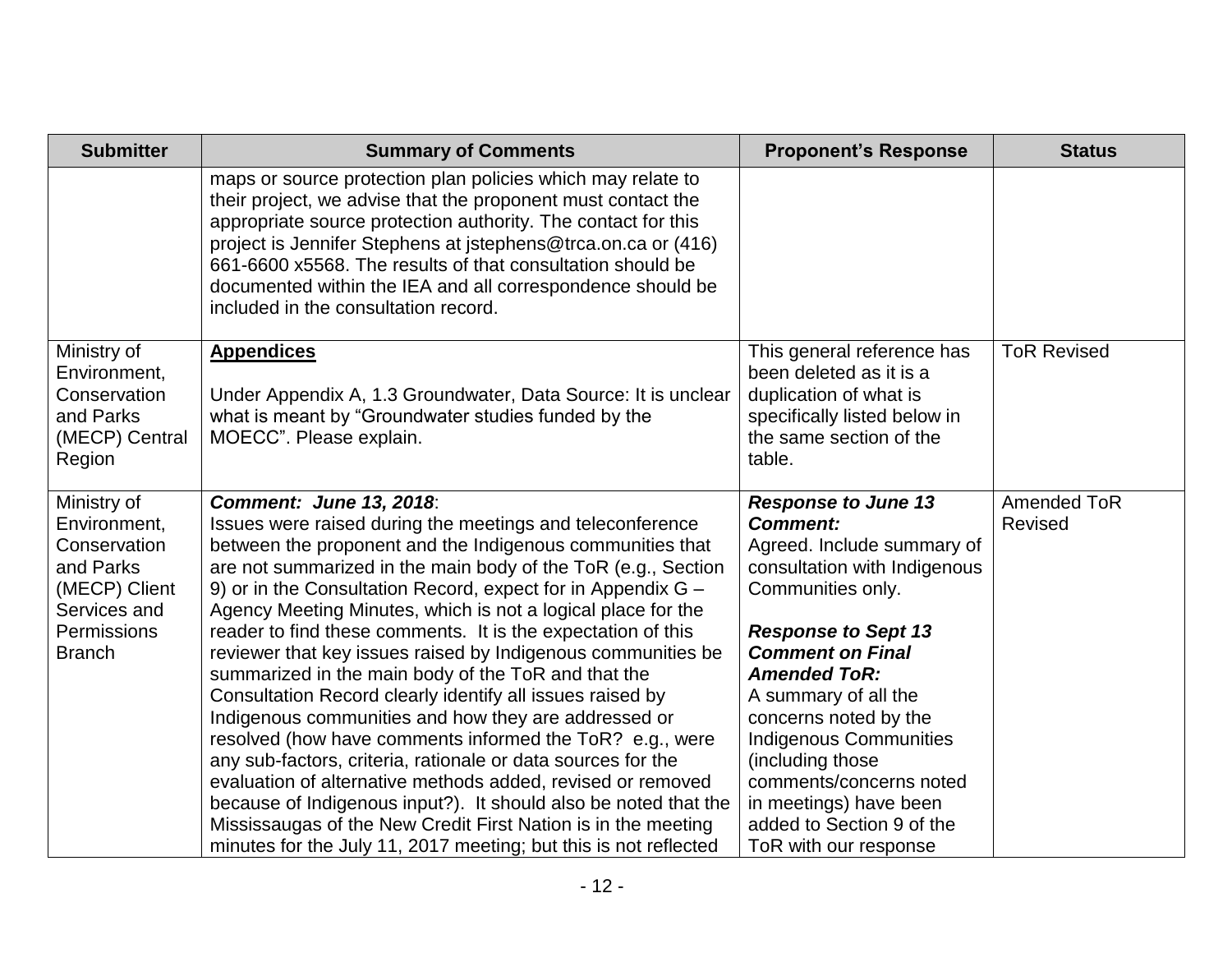| <b>Submitter</b> | <b>Summary of Comments</b>                                                                                                                                                                                                                                                                                                                                                                                                                                                                                                                                                                                                                                                                                                                                                                                                                                                                                                                                         | <b>Proponent's Response</b>                               | <b>Status</b>  |
|------------------|--------------------------------------------------------------------------------------------------------------------------------------------------------------------------------------------------------------------------------------------------------------------------------------------------------------------------------------------------------------------------------------------------------------------------------------------------------------------------------------------------------------------------------------------------------------------------------------------------------------------------------------------------------------------------------------------------------------------------------------------------------------------------------------------------------------------------------------------------------------------------------------------------------------------------------------------------------------------|-----------------------------------------------------------|----------------|
|                  | in the summary of Indigenous community engagement in the<br><b>Consultation Record.</b><br><b>Comment on Final Amended ToR (Sept. 13, 2018):</b>                                                                                                                                                                                                                                                                                                                                                                                                                                                                                                                                                                                                                                                                                                                                                                                                                   | and/or how this concern has<br>been addressed in the ToR. |                |
|                  | It is acknowledged that York Region added some additional<br>information in Section 9 of the ToR. As noted opposite, it is<br>the expectation of this reviewer that key issues raised by<br>Indigenous communities be summarized in the main body of<br>the ToR (e.g., Section 9), with an indication of how they have<br>informed the ToR. Few issues were raised, but not all key<br>issues are summarized in Section 9, and it is not clear how<br>comments from Indigenous communities are reflected in the<br>ToR. For example, the Mississaugas of the New Credit First<br>Nation raised concerns that the project will go through an ANSI<br>and about impacts from increased traffic. This is not reflected<br>in Section 9 of the ToR, or in the main body of the Consultation<br>Record (which does have a summary of comments provided<br>on the ToR, but does not include these concerns).<br>York Region updated the summary of summary of Indigenous |                                                           |                |
|                  | community engagement in the Consultation Record with the<br>July 11, 2017 meeting with Mississaugas of the New Credit<br><b>First Nation.</b>                                                                                                                                                                                                                                                                                                                                                                                                                                                                                                                                                                                                                                                                                                                                                                                                                      |                                                           |                |
|                  | <b>Comment: June 13, 2018:</b>                                                                                                                                                                                                                                                                                                                                                                                                                                                                                                                                                                                                                                                                                                                                                                                                                                                                                                                                     | <b>Response to June 13</b>                                | Amended ToR    |
|                  | The Consultation Record (Indigenous Communities<br>Engagement) states that "A summary of the comments                                                                                                                                                                                                                                                                                                                                                                                                                                                                                                                                                                                                                                                                                                                                                                                                                                                              | <b>Comment:</b><br>Agreed. Include summary of             | <b>Revised</b> |
|                  | provided during the preparation of the draft ToR are included                                                                                                                                                                                                                                                                                                                                                                                                                                                                                                                                                                                                                                                                                                                                                                                                                                                                                                      | consultation with Indigenous                              |                |
|                  | in Appendix C". Comments from Mississaugas of the New                                                                                                                                                                                                                                                                                                                                                                                                                                                                                                                                                                                                                                                                                                                                                                                                                                                                                                              | Communities only.                                         |                |
|                  | Credit and Mississaugas of Scugog Island FN are in Appendix                                                                                                                                                                                                                                                                                                                                                                                                                                                                                                                                                                                                                                                                                                                                                                                                                                                                                                        | <b>Response to Sept 13</b><br><b>Comment on Final</b>     |                |
|                  | B. Comments from Huron-Wendat are in Appendix C, and<br>incorrectly under "Agency/Interested Persons".                                                                                                                                                                                                                                                                                                                                                                                                                                                                                                                                                                                                                                                                                                                                                                                                                                                             | <b>Amended ToR:</b>                                       |                |
|                  | <b>Comment on Final Amended ToR (Sept. 13, 2018):</b>                                                                                                                                                                                                                                                                                                                                                                                                                                                                                                                                                                                                                                                                                                                                                                                                                                                                                                              | <b>Comments from Huron-</b>                               |                |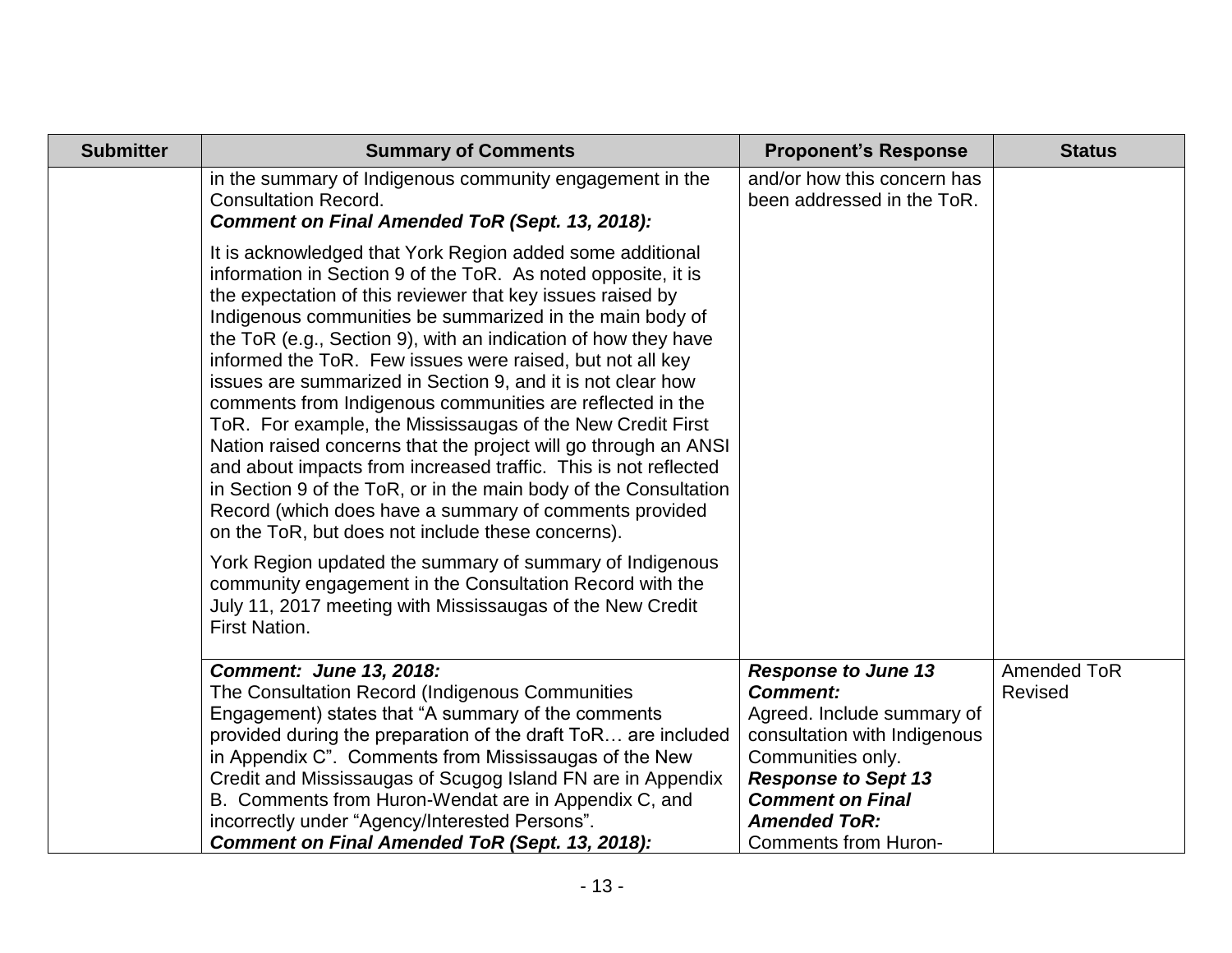| <b>Submitter</b> | <b>Summary of Comments</b>                                                                                                                                                                                                                                                                                                                                                                                                                                                                                                                                                                                                                                                                                                                                                                                                                                                                                                                                                                                                                                                                           | <b>Proponent's Response</b>                                                                                                                                                                                                                                                                                                                                                                                                                                                                                                                                        | <b>Status</b>                 |
|------------------|------------------------------------------------------------------------------------------------------------------------------------------------------------------------------------------------------------------------------------------------------------------------------------------------------------------------------------------------------------------------------------------------------------------------------------------------------------------------------------------------------------------------------------------------------------------------------------------------------------------------------------------------------------------------------------------------------------------------------------------------------------------------------------------------------------------------------------------------------------------------------------------------------------------------------------------------------------------------------------------------------------------------------------------------------------------------------------------------------|--------------------------------------------------------------------------------------------------------------------------------------------------------------------------------------------------------------------------------------------------------------------------------------------------------------------------------------------------------------------------------------------------------------------------------------------------------------------------------------------------------------------------------------------------------------------|-------------------------------|
|                  | Previous comment not addressed.                                                                                                                                                                                                                                                                                                                                                                                                                                                                                                                                                                                                                                                                                                                                                                                                                                                                                                                                                                                                                                                                      | Wendat have been moved<br>to Appendix B.                                                                                                                                                                                                                                                                                                                                                                                                                                                                                                                           |                               |
|                  | <b>Comment: June 13, 2018:</b><br>There is no evidence that Indigenous communities reviewed<br>and/or submitted comments on the draft ToR. It is the<br>expectation of this reviewer that proponents follow-up with<br>Indigenous communities to confirm that they received the draft<br>ToR and to see if they have any comments. In the absence of<br>comments from communities, evidence of any follow-up<br>attempts with communities should be included in the<br><b>Consultation Record.</b><br><b>Comment on Final Amended ToR (Sept. 13, 2018):</b><br>Text has been added to Section 9. However, it is not clear<br>why details were added about the circulation of the Stage 1<br>archaeological assessment rather than the draft ToR. And, as<br>per above, it is not clear what issues, questions or concerns<br>were raised about the ToR and how they are addressed in the<br>ToR (and/or through the EA). Lastly, the last four bullets of<br>section 9 could be interpreted as though the communities<br>followed-up and York Region did not respond – revisions are<br>recommended. | <b>Response to June 13</b><br><b>Comment</b> .<br>Agreed. Include summary of<br>consultation with Indigenous<br>Communities only.<br><b>Response to Sept 13</b><br><b>Comment on Final</b><br><b>Amended ToR:</b><br>During our meetings with<br>the Indigenous<br>Communities, one of the<br>major concerns they had<br>were with the<br>Archaeological Assessment<br>and thus the details of the<br>circulation of the Stage 1<br>Archaeological Report were<br>also included in Section 9.<br>We have revised Section 9<br>to more clearly<br>communicate this. | Amended ToR<br><b>Revised</b> |
|                  | <b>Comment: June 13, 2018:</b><br>Please clarify what is meant be Williams Treaty First Nation<br>(throughout ToR and Consultation Record)? Is this Karry<br>Sandy-McKenzie, Williams Treaties First Nations Process<br>Coordinator?<br><b>Comment on Final Amended ToR (Sept. 13, 2018):</b><br>Previous comment not addressed.                                                                                                                                                                                                                                                                                                                                                                                                                                                                                                                                                                                                                                                                                                                                                                     | <b>Response to June 13</b><br><b>Comment:</b><br>Agreed. Include summary of<br>consultation with Indigenous<br>Communities only.<br><b>Response to Sept 13</b><br><b>Comment on Final</b><br><b>Amended ToR:</b><br>We have revised "Treaty" to                                                                                                                                                                                                                                                                                                                    | <b>Amended ToR</b><br>Revised |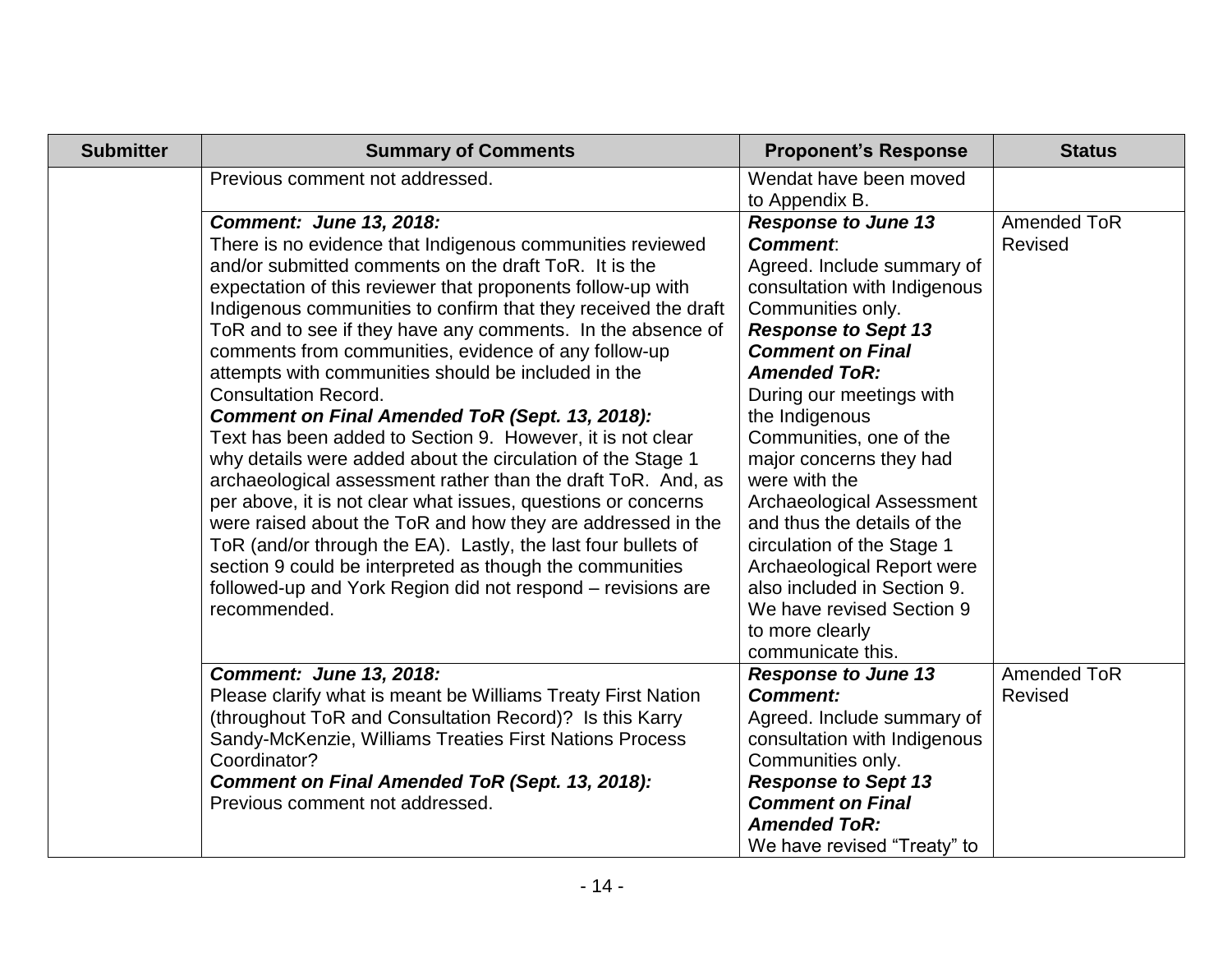| <b>Submitter</b>                                             | <b>Summary of Comments</b>                                                                                                                                                                                                                                                                                                                                                                                                                                                                                                                                                                                                                                                                                                                                                                                                                                                                                                                                                                                                                                                 | <b>Proponent's Response</b>                                                                                                                                                                                                                                                                                                                                                                                                                                                                                                                    | <b>Status</b>                                                                                                                                                          |
|--------------------------------------------------------------|----------------------------------------------------------------------------------------------------------------------------------------------------------------------------------------------------------------------------------------------------------------------------------------------------------------------------------------------------------------------------------------------------------------------------------------------------------------------------------------------------------------------------------------------------------------------------------------------------------------------------------------------------------------------------------------------------------------------------------------------------------------------------------------------------------------------------------------------------------------------------------------------------------------------------------------------------------------------------------------------------------------------------------------------------------------------------|------------------------------------------------------------------------------------------------------------------------------------------------------------------------------------------------------------------------------------------------------------------------------------------------------------------------------------------------------------------------------------------------------------------------------------------------------------------------------------------------------------------------------------------------|------------------------------------------------------------------------------------------------------------------------------------------------------------------------|
|                                                              |                                                                                                                                                                                                                                                                                                                                                                                                                                                                                                                                                                                                                                                                                                                                                                                                                                                                                                                                                                                                                                                                            | "Treaties" and "Nation" to<br>"Nations"                                                                                                                                                                                                                                                                                                                                                                                                                                                                                                        |                                                                                                                                                                        |
| <b>Local Agencies</b>                                        |                                                                                                                                                                                                                                                                                                                                                                                                                                                                                                                                                                                                                                                                                                                                                                                                                                                                                                                                                                                                                                                                            |                                                                                                                                                                                                                                                                                                                                                                                                                                                                                                                                                |                                                                                                                                                                        |
| City of Toronto                                              | Comments were provided and addressed however, they are<br>not all recorded in the consultation records.                                                                                                                                                                                                                                                                                                                                                                                                                                                                                                                                                                                                                                                                                                                                                                                                                                                                                                                                                                    | Agency correspondence can<br>be found in the Appendices<br>of the Consultation Record<br>(Appendix A, B, C and G).                                                                                                                                                                                                                                                                                                                                                                                                                             | <b>Consultation Record</b><br>Revised to include<br>text from June 6,<br>2017 letter from the<br>City of Toronto.                                                      |
| Toronto and<br>Region<br>Conservation<br>Authority<br>(TRCA) | General<br>While TRCA staff acknowledges that many ecosystem<br>functions are already included the factors/criteria for the<br>alternatives assessment and alternative methods assessment.<br>TRCA staff strongly encourages York Region to consider a<br>much more comprehensive assessment of ecosystem<br>functions that captures site to landscape level functions, and<br>quantifies functions to a greater extent than in a Schedule C<br>Municipal Engineer's Class EA, taking into account exceptional<br>circumstances at this location (e.g. s41 Oak Ridges Moraine<br>Conservation Plan (ORMCP) requirements). A more<br>comprehensive assessment of functions will support a<br>stronger, more defensible assessment of alternative methods,<br>alternative designs, and mitigation measures for the preferred<br>design. Should the connection across the unopened road<br>allowance proceed to design alternatives, meeting TRCA's<br>policies, especially regarding maintaining ecological and<br>hydrological functions, not exacerbating existing natural | This undertaking is being<br>carried out as an Individual<br><b>Environmental Assessment</b><br>under the Ontario<br><b>Environmental Assessment</b><br>Act and is therefore<br>following a more detailed<br>and rigorous process than a<br><b>Class Environmental</b><br>Assessment process such<br>as the referenced Municipal<br><b>Class Environmental</b><br>Assessment process.<br>Consideration of ecosystem<br>functions in the assessment<br>can be discussed with<br>TRCA at the outset of the<br>IEA.<br>Added in section 6.4.1 the | Added in section<br>6.4.1 the following<br>statement<br>"Consideration of<br>other factors such as<br>Ecosystems<br>Services could be<br>considered as<br>appropriate" |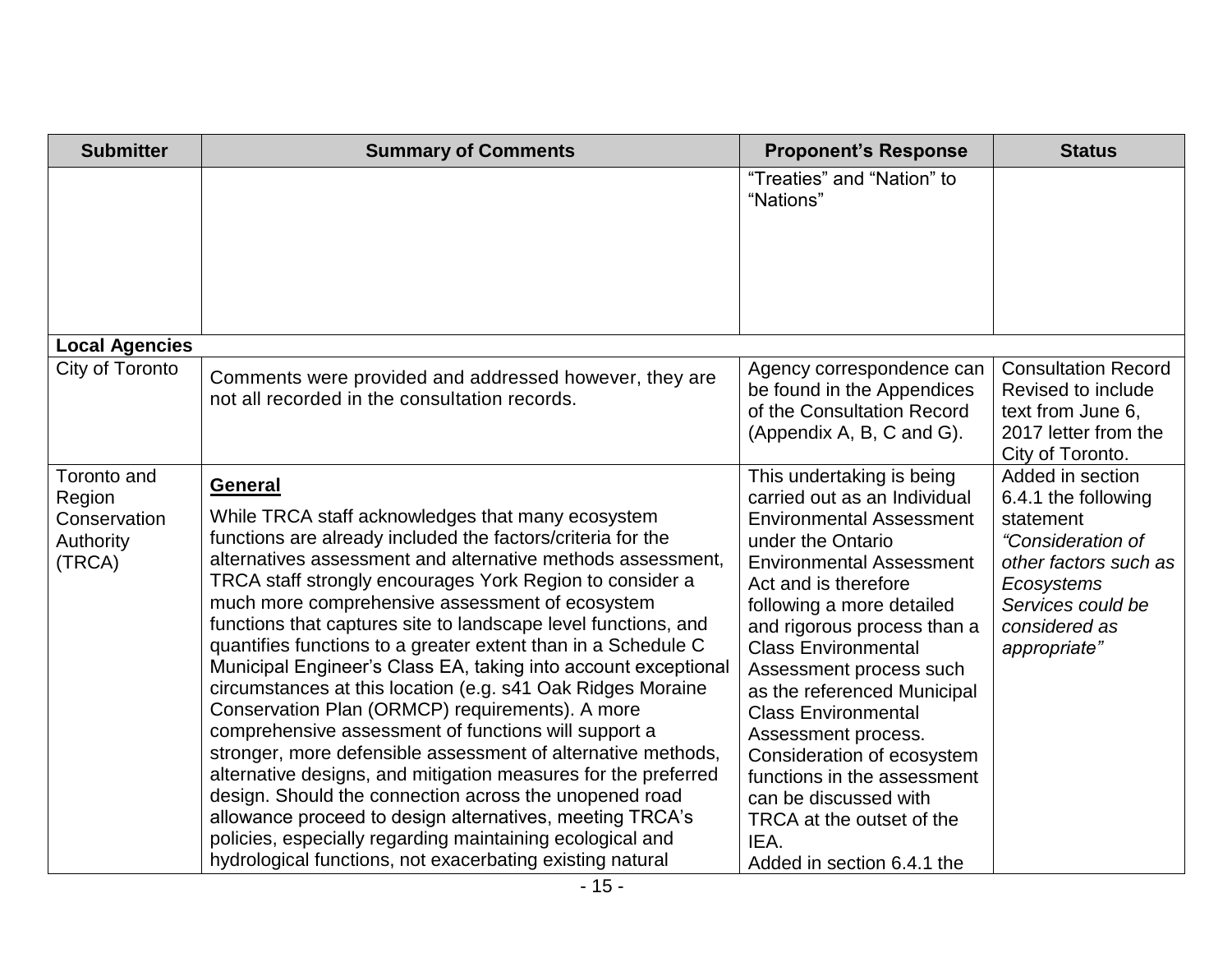| <b>Submitter</b>                                             | <b>Summary of Comments</b>                                                                                                                                                                                                                                                                                                                                                                                                                                                                                                                                                                                                                                                                                                                                                                                                                                                                                                                                                                                                                                                                                                                                                     | <b>Proponent's Response</b>                                                                                                     | <b>Status</b> |
|--------------------------------------------------------------|--------------------------------------------------------------------------------------------------------------------------------------------------------------------------------------------------------------------------------------------------------------------------------------------------------------------------------------------------------------------------------------------------------------------------------------------------------------------------------------------------------------------------------------------------------------------------------------------------------------------------------------------------------------------------------------------------------------------------------------------------------------------------------------------------------------------------------------------------------------------------------------------------------------------------------------------------------------------------------------------------------------------------------------------------------------------------------------------------------------------------------------------------------------------------------|---------------------------------------------------------------------------------------------------------------------------------|---------------|
|                                                              | hazards (including slopes), and meeting TRCA's stormwater<br>management criteria, will require extensive and innovative<br>designs that would be supported by a detailed assessment of<br>ecosystem functions. Additional statements in the TOR<br>supporting the need to assess ecosystem functions<br>comprehensively at various scales, and quantified where<br>possible, should be sufficient (e.g. s4.7, s5.2, s6.3 & s6.4.1).                                                                                                                                                                                                                                                                                                                                                                                                                                                                                                                                                                                                                                                                                                                                            | following statement<br>"Consideration of other<br>factors such as Ecosystems<br>Services could be<br>considered as appropriate" |               |
| Toronto and<br>Region<br>Conservation<br>Authority<br>(TRCA) | <b>General</b><br>Please consider supplementing the analysis of ecosystem<br>functions with an assessment of ecosystem services (ES). An<br>ecosystem services assessment will provide a more integrated<br>assessment of socio-ecological systems with a focus on<br>human well-being, and be a more effective way to frame and<br>communicate the environmental impacts. The Ecosystem<br>Services Toolkit, 2017, created by the Canadian Councils of<br>Resources Ministers, is a useful guide that has a section on<br>incorporating an assessment of ES into the impact assessment<br>process. The guide can be accessed through<br>publications.gc.ca. The guideline suggests that the ES<br>assessment may include:<br>Review of the extent, condition and trends in ecosystem<br>$\bullet$<br>services in the study area<br>Socio-cultural and economic values of ecosystem<br>services benefits (valuation)<br>The interactions among ES<br>The relationships among ES, drivers of change and the<br>provision of ES benefits<br>Alternative future scenarios of ES and human well-being<br>$\bullet$<br>resulting from possible management interventions (page<br>6) | See response above                                                                                                              | See above     |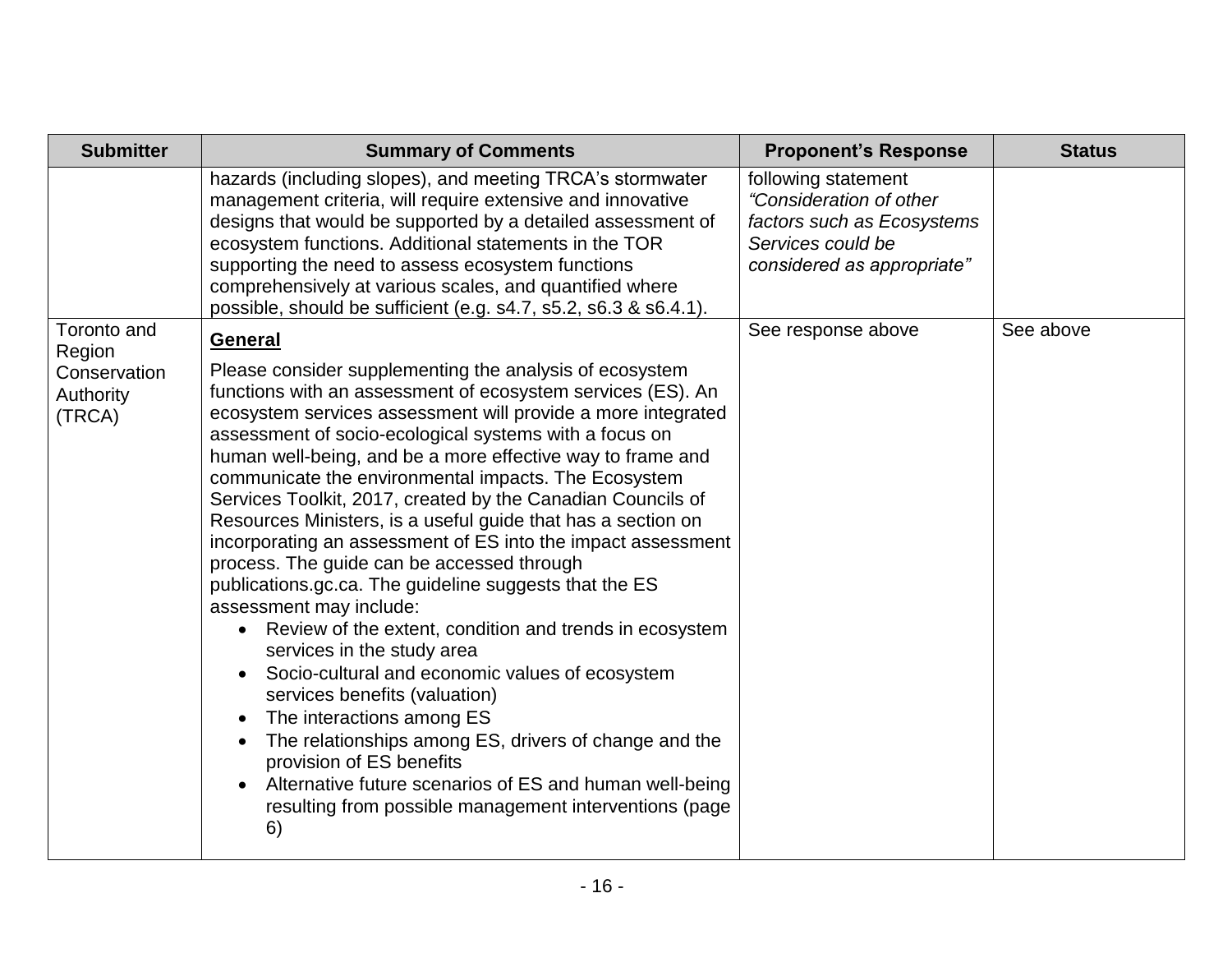| <b>Submitter</b>                                             | <b>Summary of Comments</b>                                                                                                                                                                                                                                                                                                                                                                                                                                                                                                                                                                                                                                                                                                                           | <b>Proponent's Response</b>                                                                                                                                                                                                                                                                             | <b>Status</b>      |
|--------------------------------------------------------------|------------------------------------------------------------------------------------------------------------------------------------------------------------------------------------------------------------------------------------------------------------------------------------------------------------------------------------------------------------------------------------------------------------------------------------------------------------------------------------------------------------------------------------------------------------------------------------------------------------------------------------------------------------------------------------------------------------------------------------------------------|---------------------------------------------------------------------------------------------------------------------------------------------------------------------------------------------------------------------------------------------------------------------------------------------------------|--------------------|
|                                                              | Valuation should be used selectively where it is not cost<br>prohibitive and can be undertaken with robustness, objectivity<br>and with sound and defensible methodology. TRCA staff note<br>that based on the current state of science it is not appropriate<br>to assign a value to the majority of ecosystem services; rather<br>most ecosystem services should be qualitatively assessed.<br>TRCA staff has expertise in ES assessment techniques and<br>are available to assist in the revisions to the Terms of<br>Reference and in the preparation of the RFP to ensure that the<br>ES assessment is scoped to be sufficiently robust, while<br>flexible enough to accommodate the variety of approaches to<br>this rapidly evolving science. |                                                                                                                                                                                                                                                                                                         |                    |
| Toronto and<br>Region<br>Conservation<br>Authority<br>(TRCA) | Section 4.6, Figure 4-6<br>Please note that all of the wetlands on Block 27 have now<br>been evaluated by the MNRF and most of the wetlands within<br>the North Maple Park have been evaluated. The referenced<br>ponds within the North Maple Park have now been identified<br>as PSWs. Please contact MNRF for updates to the Block 27<br>planning area and the landfill site area.                                                                                                                                                                                                                                                                                                                                                                | MNRF have been contacted<br>and they have provided<br>available data at the time of<br>data collection. The Data<br>collection dates have been<br>noted in the ToR and it is<br>recognized that during the<br>IEA data collection,<br>background review and site<br>investigations will be<br>required. | No change to ToR   |
| Toronto and<br>Region<br>Conservation<br>Authority<br>(TRCA) | <b>Section 4.6</b><br>The second paragraph states "These forest and wetland<br>habitats can be expected to be sensitive to encroachment;<br>however, current land use practices have likely already had<br>impacts to ecological functions of these features. In addition,<br>the current land use practices have already fragmented these<br>features on the landscape." Please note that close to all of the<br>wetland features on the Block 27 site have been identified as                                                                                                                                                                                                                                                                      | The second paragraph has<br>been revised to delete the<br>following wording",<br>however, current land use<br>practices have likely already<br>had impacts to ecological<br>functions of these features.<br>In addition, the current land                                                               | <b>ToR Revised</b> |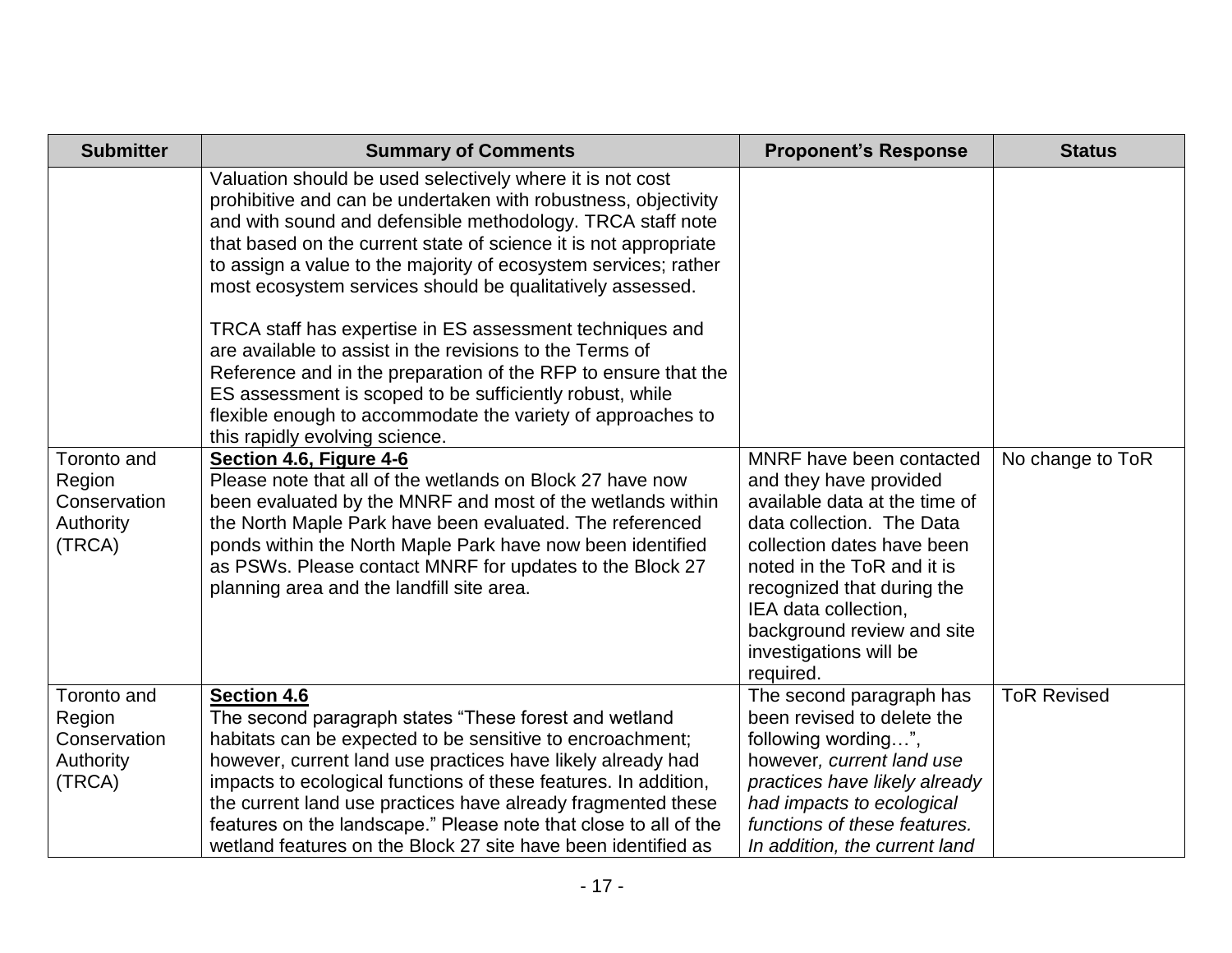| <b>Submitter</b>                                                    | <b>Summary of Comments</b>                                                                                                                                                                                                                                                                                                                                                                                                                                                                                                                                                                                                                                                                                                                                 | <b>Proponent's Response</b>                                                                                                                                                    | <b>Status</b>    |
|---------------------------------------------------------------------|------------------------------------------------------------------------------------------------------------------------------------------------------------------------------------------------------------------------------------------------------------------------------------------------------------------------------------------------------------------------------------------------------------------------------------------------------------------------------------------------------------------------------------------------------------------------------------------------------------------------------------------------------------------------------------------------------------------------------------------------------------|--------------------------------------------------------------------------------------------------------------------------------------------------------------------------------|------------------|
|                                                                     | PSWs by the MNRF. The City of Vaughan has also identified a<br>number of Significant Woodlands as well as Key Natural<br>Heritage Features within the Block 27 lands. Given the<br>significance of these features, they are protected individually<br>and are to be considered together as a more comprehensive<br>and connected natural heritage system through the Secondary<br>Plan and Block Plan process.                                                                                                                                                                                                                                                                                                                                             | use practices have already<br>fragmented these features<br>on the landscape."                                                                                                  |                  |
| Toronto and<br>Region<br>Conservation<br><b>Authority</b><br>(TRCA) | Figure 4-6<br>Please update Figure 4-6 to include: PSWs, and Significant<br>Woodlands (Vaughan). Please note that the Natural Heritage<br>System (TRCA) is very difficult to discern in the figure; please<br>change the legend to better showcase the system. If needed<br>please provide two figures to reflect requested layers.                                                                                                                                                                                                                                                                                                                                                                                                                        | Figure 4-7(previously 4-6 in<br>draft ToR) has been<br>updated.                                                                                                                | No change to ToR |
| <b>Toronto and</b><br>Region<br>Conservation<br>Authority<br>(TRCA) | Table 6-1 and 6-2<br>The first two bullets under Natural Environment are<br>incomplete. TRCA staff suggests the following categories:<br>Landscape form and function, including wildlife passage<br>$\bullet$<br>and the genetic connectivity of plants<br>Aquatic ecosystem form and function, including flora,<br>fauna & habitat<br>Terrestrial ecosystem form and function, including flora,<br>fauna & habitat<br>Wetlands could be a separate category or included in one of<br>the above. Furthermore, each bullet should also evaluate<br>alterations to system resiliency especially to chronic or acute<br>stressors exacerbated by climate change.<br>TRCA staff recommends the inclusion of landform as a<br>separate sub-factor in table 6-2. | See previous response -<br>Form and Function wording<br>is specific to the TRCA.<br>Recognize that during the<br>IEA TRCA will encourage<br>the use of "form and<br>function". | No change to ToR |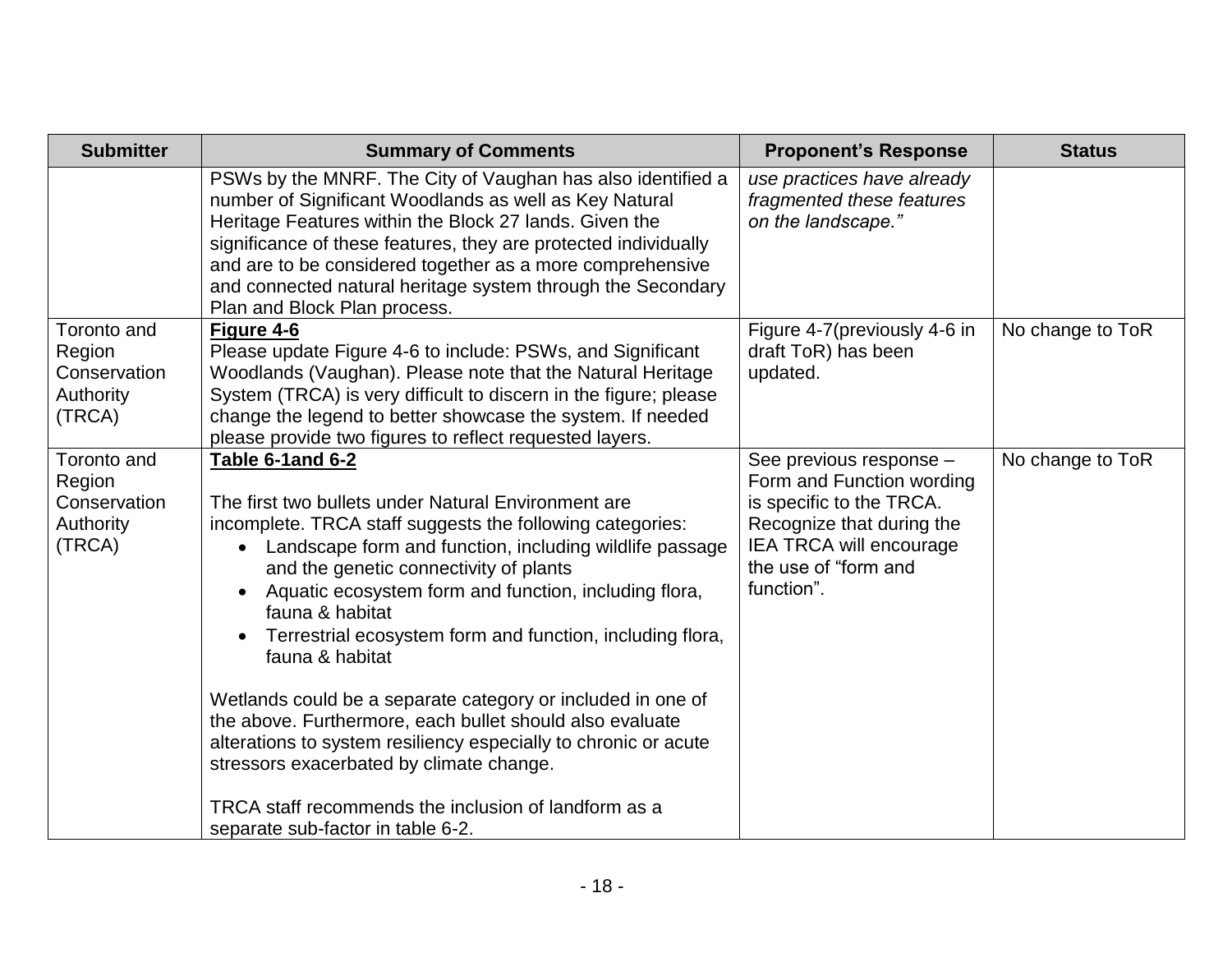### **Table 2. Public Comment Summary Table**

| <b>Proposal:</b> Teston Road Area Transportation Improvements – Terms of Reference |
|------------------------------------------------------------------------------------|
| <b>Proponent:</b> Regional Municipality of York                                    |

| <b>Submitter</b>                                                                 | <b>Summary of Comments</b>                                                                                                                                                                                                                                                                                                                                                                                                                                                                                                                                                                                                                                                                                                                                                                                                                                                                                                                                                                                                                                                                                                                                                           | <b>Response</b>                                                                                |
|----------------------------------------------------------------------------------|--------------------------------------------------------------------------------------------------------------------------------------------------------------------------------------------------------------------------------------------------------------------------------------------------------------------------------------------------------------------------------------------------------------------------------------------------------------------------------------------------------------------------------------------------------------------------------------------------------------------------------------------------------------------------------------------------------------------------------------------------------------------------------------------------------------------------------------------------------------------------------------------------------------------------------------------------------------------------------------------------------------------------------------------------------------------------------------------------------------------------------------------------------------------------------------|------------------------------------------------------------------------------------------------|
| Sarah<br><b>Bhagrath</b>                                                         | Would like Teston Road to be extended from Dufferin to Keele<br>Street in order to free up traffic on Major Mackenzie Drive and thus<br>create a smoother drive across the city.                                                                                                                                                                                                                                                                                                                                                                                                                                                                                                                                                                                                                                                                                                                                                                                                                                                                                                                                                                                                     | Comment noted.                                                                                 |
| Michael<br>lacovelli<br><b>York Region</b><br>Cycling<br>Coalition<br>Ambassador | The York Region Cycling Coalition, with thousands of active<br>members, strongly supports the enhancement of east-west<br>connectivity through the extension of Teston Road between Keele<br>Street and Dufferin Street. East-west connectivity is a big problem in<br>York Region. Adding active transportation infrastructure through this<br>area in the form of dedicated bicycle lanes and pedestrian walkways<br>and extending it between Highway 400 and Bathurst would be<br>advantageous to the local and extended York Region community.<br>York Region's Active Transportation Network is designed to provide<br>alternative methods of getting around in the Region, getting motor<br>vehicles off congested roads. Cycling facilities added to an<br>enhanced and extended Teston Road will fill gaps in the bike lane<br>and active transportation network, and have the further benefit of<br>making cycling and walking much safer in the Region.<br>The cost of any cycling and pedestrian facilities is minimal<br>compared to the cost of any eventual roadway. We strongly<br>encourage and support the contemplation of active transportation in<br>this study. | <b>Active Transportation facilities</b><br>may be considered as appropriate<br>during the IEA. |
| Tony<br>Komljanec                                                                | The Teston Road project is welcome news.                                                                                                                                                                                                                                                                                                                                                                                                                                                                                                                                                                                                                                                                                                                                                                                                                                                                                                                                                                                                                                                                                                                                             | Comment noted.                                                                                 |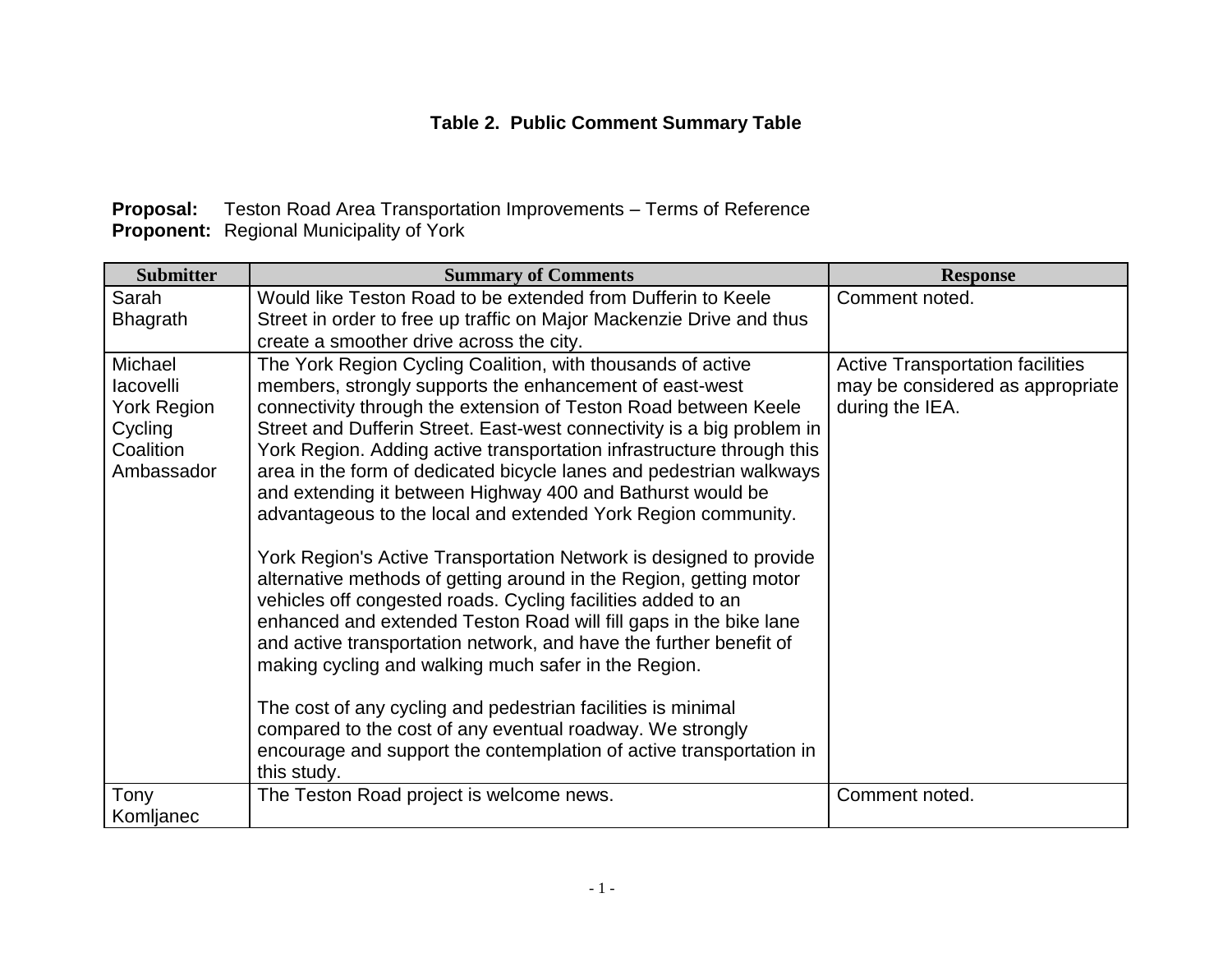**Proposal:** Teston Road Area Transportation Improvements – Terms of Reference **Proponent:** Regional Municipality of York

| <b>Aboriginal Communities</b>                         | <b>Summary of Comments</b>                                                                                                                                                                                                                                                                                                                                                                                                                   | <b>Proponent's Response</b>                                                                                                                                                                                                                                            | <b>Status</b>    |
|-------------------------------------------------------|----------------------------------------------------------------------------------------------------------------------------------------------------------------------------------------------------------------------------------------------------------------------------------------------------------------------------------------------------------------------------------------------------------------------------------------------|------------------------------------------------------------------------------------------------------------------------------------------------------------------------------------------------------------------------------------------------------------------------|------------------|
| Mississaugas of the New<br><b>Credit First Nation</b> | <b>Phone call with Fawn Sault</b><br>on July 5, 2018 to follow-up<br>if the Mississaugas of the<br>New Credit First Nation had<br>any comments. Fawn Sault<br>provided the comments<br>listed below over the phone.<br>Concern that the<br>$\bullet$<br>project will go through<br>an ANSI<br>Impacts to the<br>$\bullet$<br>protected area from<br>increased growth and<br>traffic in the area<br>Meetings are required<br>for consultation | The ToR has noted that the<br>study area includes an ANSI<br>and is within the ORCMP,<br>potential impacts to these<br>will be considered during the<br>review of alternatives. The<br>ToR commits to consulting<br>with the Indigenous<br>Communities during the IEA. | No Change to ToR |
| <b>Huron-Wendat Nation</b>                            | Maxime Picard sent an email<br>on June 6, 2018 to the<br>ministry that the Huron-<br>Wendat Nation has great<br>interest in the project as the<br>study area contains<br>numerous Huron<br>archaeological sites and<br>want to be involved in every                                                                                                                                                                                          | Noted. The ToR commits to<br>consulting with the<br><b>Indigenous Communities</b><br>during the IEA.<br>The Indigenous<br><b>Communities were</b><br>extensively consulted with<br>during the development of                                                           | No Change to ToR |